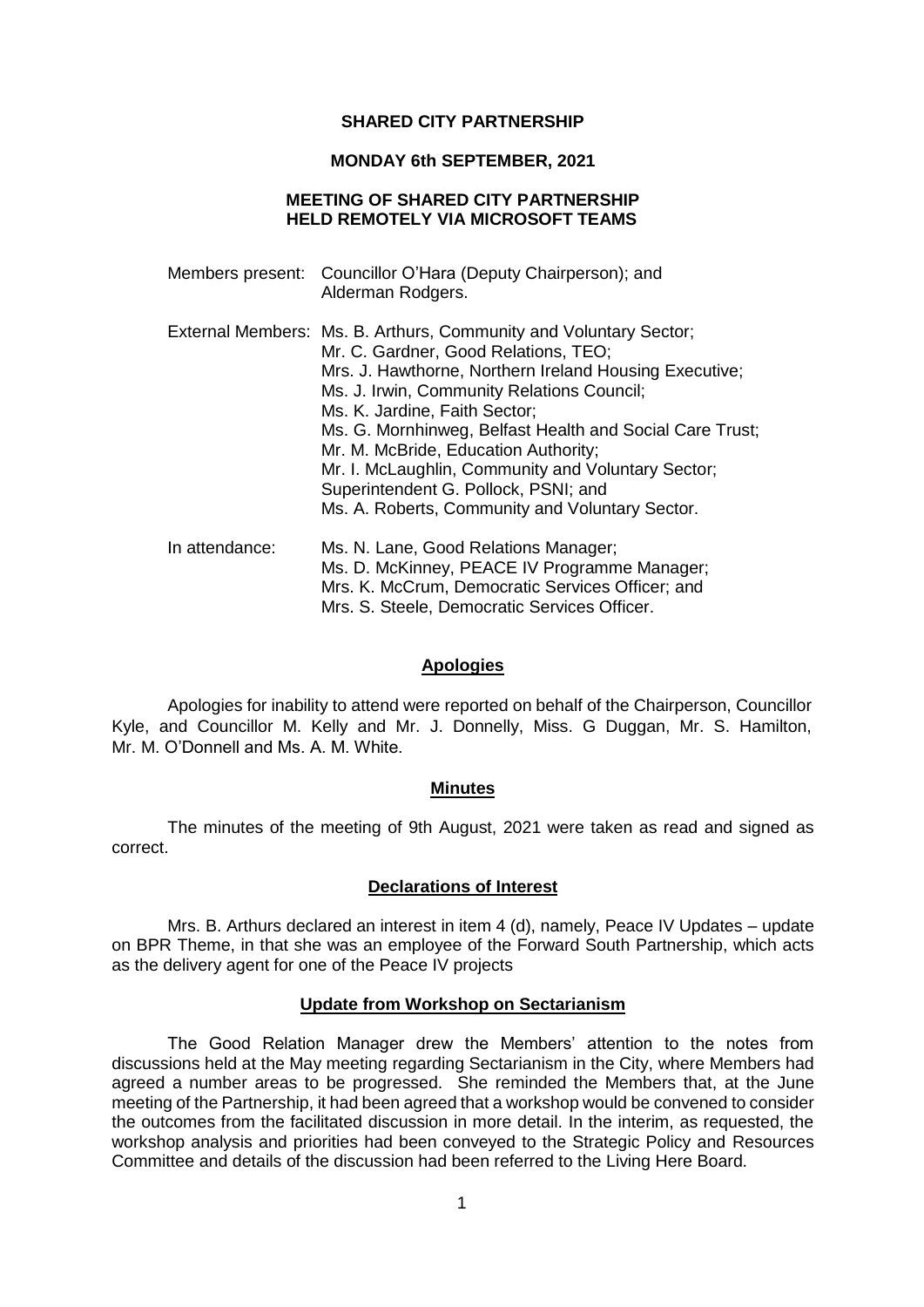As previously agreed, officers were currently liaising with the Youth Service seeking it to present on best practice and to consider a potential project that might help to develop a better understanding of politics for young people.

She reported that in line with the update, the Education Authority had been invited to today's meeting to look further at Best Practice and support that the Youth Services offers young people which could be supported to on a more long-term basis as opposed to crisis intervention. Accordingly, Partnership Member, Mr. Mark McBride, Senior Youth Officer with the Education Authority Youth Service was invited to present.

Noted.

## **Presentation from Education Authority**

Mr. McBride commenced by advising that the Youth Service fell within the directorate of Children and Young People's Services and he outlined that the Priorities for Youth directed that the two strategic aims of youth work within education were as follows:

- To contribute to raising standards for all and closing the performance gap between the highest and lowest achieving young people by providing access to enjoyable, nonformal learning opportunities that help them to develop enhanced social and cognitive skills and overcome barriers to learning; and
- To continue to improve the non-formal learning environment by creating inclusive, participative settings in which the voice and influence of young people are championed, supported and evident in the design, delivery and evaluation of programmes.

He advised that the Youth Service deployed its resources in the following 4 key areas:

- **Universal Provision** (Static Youth Centres);
- **Early Intervention** (Detached Work, PSD Groups, Participation structures, Global Service, Stay Connected .....);
- **Targeted Intervention** (SPARK, Belong, Youth Volunteer Academy, Learning Together Programme KS4 …..); and
- **Specialist Services** (ENGAGE, FLARE).

He then proceeded to take the Members through the Street Based Youth Work Provision Models which included Mobile Youth Work, Youth Work Outreach, Detached Youth Work, Safety Focused Youth Work and Event or Incident Response Youth Work and provided an overview of how each of these worked operationally on the ground.

In terms of the Feet on the Street Programme, the representative advised that this was a Belfast PCSP funded programme designed to respond to increased levels of anti-social behaviour in identified hotspots across the city. He explained that Youth Units applied to receive provider status by fulfilling the key criteria of:

- Ability to deploy staff in a street setting;
- All staff have received detached training; and
- A proven track record of demonstrating positive outcomes for Children and Young People in a street setting.

At a weekly multi-agency planning meeting for street-based work in Belfast, it was determined by the Senior Youth Officers based on assessed and emerging need where feet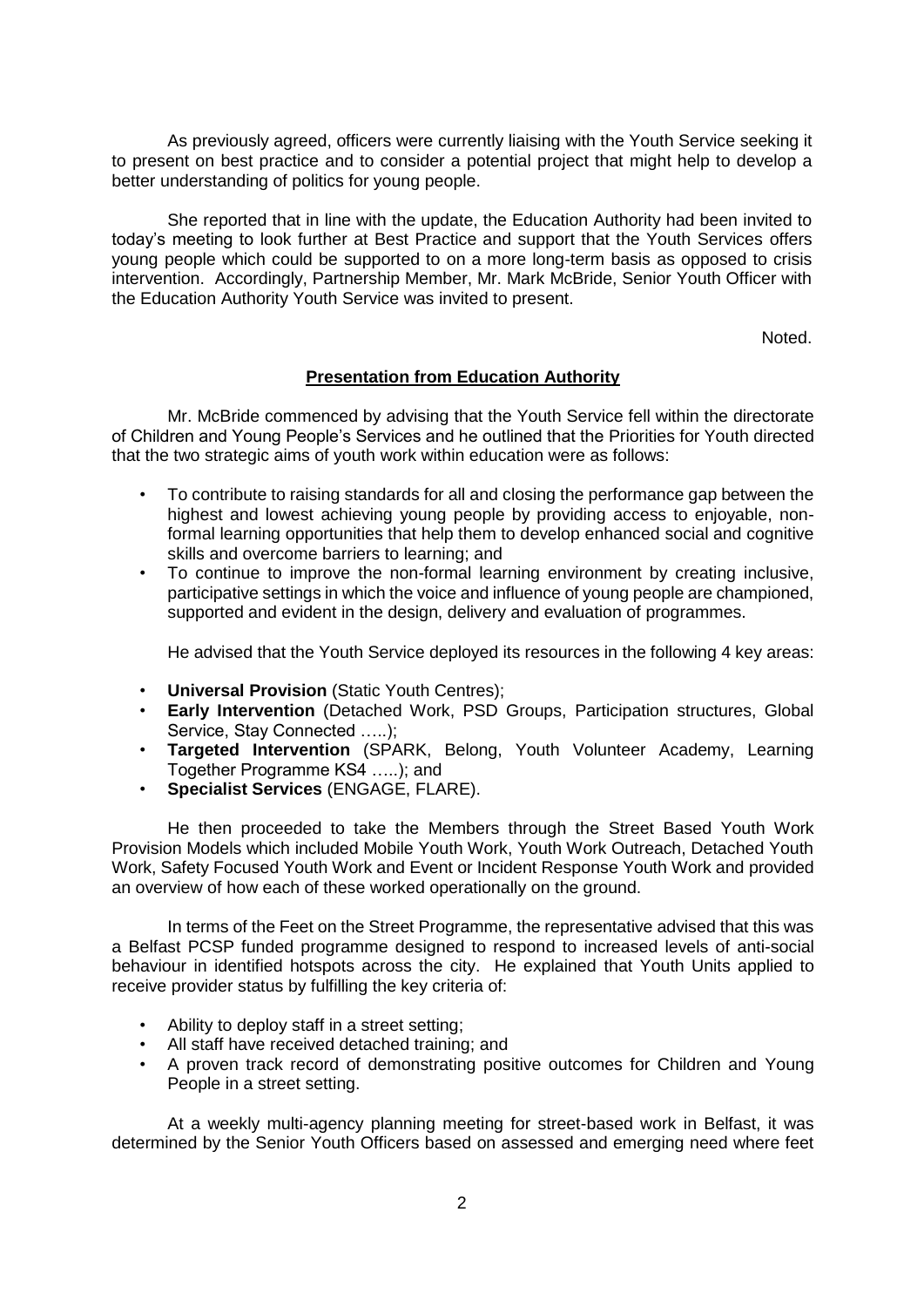on the street responses were required. All relevant youth units who had nominated the area where work was required would then be offered the opportunity to respond.

The representative concluded by detailing the following four gaps and roles that the Education Authority had identified and where it was felt that the Shared City Partnership could possibly assist:

- The provision of shared and safe outdoor spaces for young people;
- Provision of support in the aftermath of a situation;
- Strength based messaging platforms; and
- Ensuring that the voice of young people was valued.

During discussion the lack of volunteers and capacity to work with young people was highlighted and the stress that this was putting on the entire sector, it was felt that the pandemic had only helped to exacerbate this situation as many volunteers had reassessed their own family situations.

It was also highlighted that the public and press were often very quick to highlight issues where young people had been involved in antisocial/negative behaviour but, sadly, were not a quick to recognise the many positive achievements of young people.

Detailed discussion ensued regarding the possibility of establishing a directory of all funded youth services which it was felt would help to provide a more joined up and cohesive approach and avoid duplication of services. It was acknowledged that such a mapping exercise would be useful, however, both the Education Authority representative and Good Relations Manager highlighted the volume of work in drawing up such a directory. Following further discussion, the Members agreed that the Good Relations Manager would seek initial views from the Living Here Board to see how any such mapping exercise could be progressed.

The Education Authority representative agreed to forward information regarding Youth Service current work and programmes to the Community Relations Council representative who agreed to highlight it during Good Relations Week.

The Partnership noted that, as previously agreed and to ensure that discussions continued, a further facilitated workshop would be convened before the next meeting which would specifically look at the four gaps and roles that the Education Authority had identified where it was felt that the Shared City Partnership could possibly assist.

The Deputy Chairperson thanked the representative for his informative presentation.

#### **Peace IV Update Reports**

#### **Update on Secretariat**

The PEACE IV Programme Manager provided the Members with an update in respect of the Secretariat activity associated with the implementation of the Peace IV Local Action Plan.

The Members were advised that the Revised Letters of Offer (LoO) to extend the delivery of all three themes to 31st December 2022 had been received and accepted by the Council. The relevant contract addendums to extend the delivery timeframes of delivery partners, as outlined in the Business Recovery Plan and previously agreed by the SCP, were currently being progressed by the Council's Legal Department. On issue of the addendums,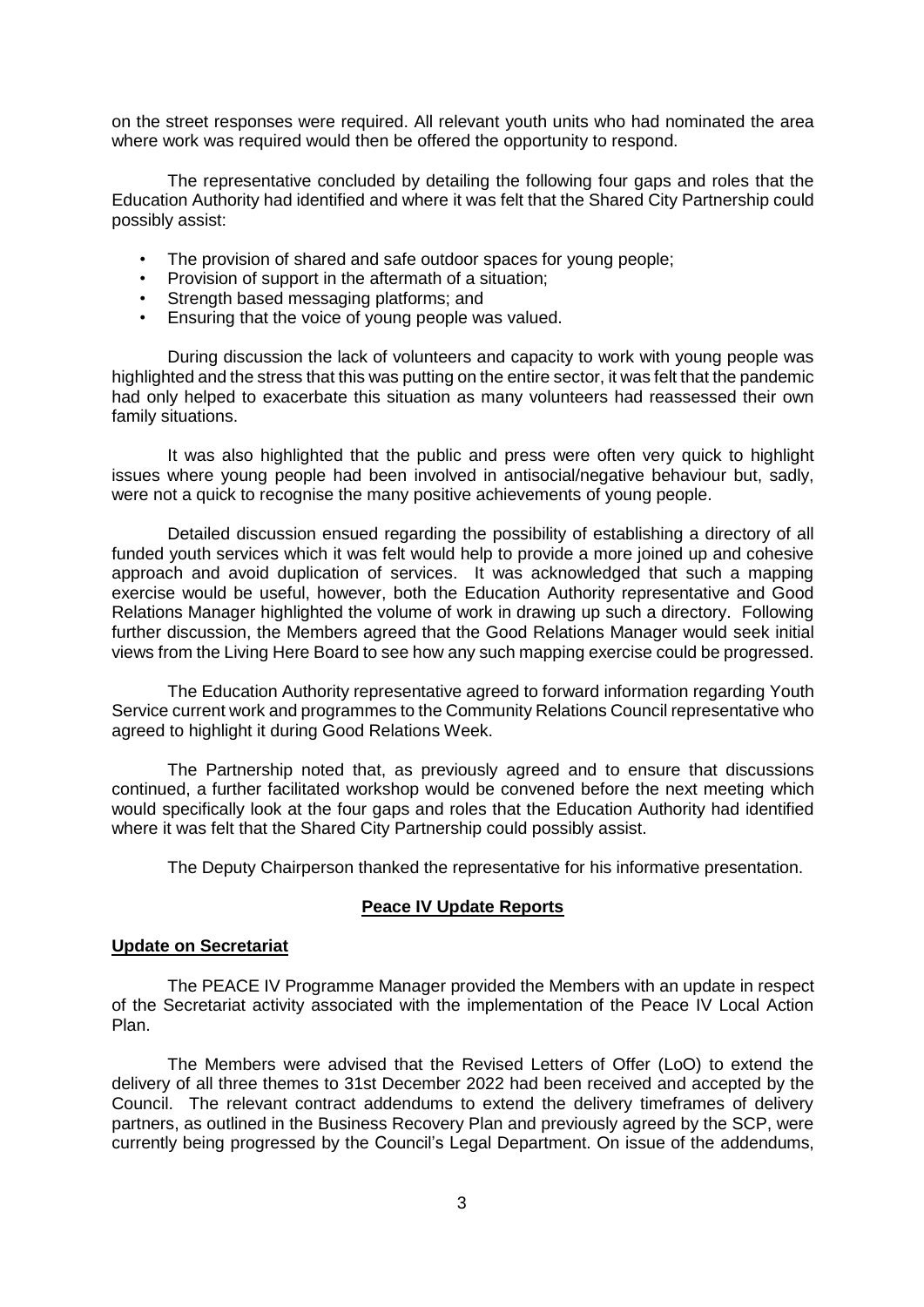delivery partners would be required to submit revised implementation plans to ensure the achievement of targets and outcomes.

In terms of Project Delivery, project modifications to enable the delivery partners to progress activity were continuing to be considered under delegated authority. Members were therefore requested to note that the modifications, as detailed in the Appendix below, had been agreed by the Programme Board, via written procedure in August 2021.

The officer then provided a brief update regarding the proposed Programme Workplan. She reported that the content for The International Day of Peace event, scheduled to be held on 21st September at Springfield Dam, was currently being finalised. Children and young people were due to contribute within the theme 'Recovering better for an equitable and sustainable world'.

An Italian Culture Café to celebrate the diversity of Belfast was also being scheduled for Good Relations Week.

She reported that recruitment for the Building Positive Relations Thematic Project Manager was progressing with interviews scheduled to be held next week. The Project Development Officer Post was also becoming vacant and would be recruited in due course.

The Partnership was informed that the SEUPB had reimbursed all claims up to and including Period 25 claims totalling £4,214,386.

The Period 26 claims for all themes with a combined value of £569,339 were currently being verified by the SEUPB.

Vouching and verification of Claim Period 27, with an estimated value of £516,496, was progressing for submission to SEUPB by 1st September 2021. The total value of spend in the programme to date was £5,300,222

The Partnership recommended that the Strategic Policy and Resources Committee note the contents of the report.

### **Appendix I**

| Nol | Theme      | Project                                | <b>Delivery</b><br><b>Partner</b> | <b>Proposal</b>                                                                                                                                                                                                       | <b>Recommendation</b><br>to Board                                                                                        |
|-----|------------|----------------------------------------|-----------------------------------|-----------------------------------------------------------------------------------------------------------------------------------------------------------------------------------------------------------------------|--------------------------------------------------------------------------------------------------------------------------|
| 1   | <b>CYP</b> | CYP1: Tech<br>Connects                 | <b>Belfast Met</b>                | Members are asked to<br>consider & approve the<br>inclusion of 16 years/school<br>leaver age in order to increase<br>participation/registrations. This<br>has been considered by<br>SEUPB and noted on SCP<br>papers. | Recommend<br>approval to include<br>this age category.<br>Approval granted<br>already from<br>SEUPB and noted<br>by SCP. |
| 2   | <b>CYP</b> | CYP5:<br>Local Area<br><b>Networks</b> | <b>NIHE</b>                       | NIHE LAN Programme has<br>faced difficulties reengaging<br>early programme (2018)<br>participants following lapse in                                                                                                  | Recommend<br>approval subject to<br>approval from<br>SEUPB.                                                              |

#### **Peace IV Programme Board - 11 August 2021 – Project Modifications**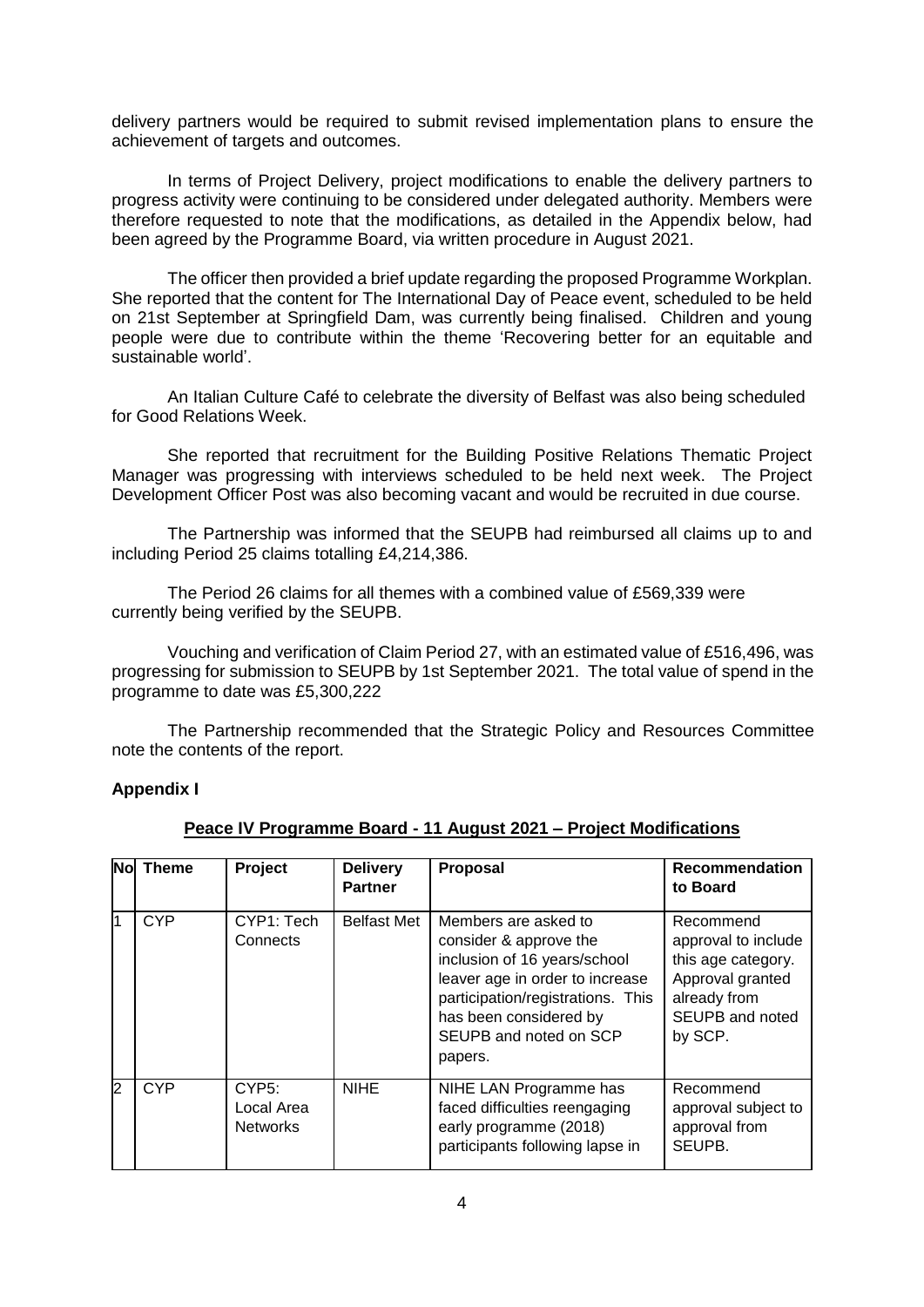|   |            |                                  |                                 | engagement due to Covid.<br>They have asked to reclassify<br>some participants who<br>completed early programme<br>residentials from 'Core' to<br>'Peer' (ie. completed 30 hours)<br>in order to complete out and to<br>recoup costs from these<br>residentials.                                                                                                                                                                                                                            |                                                                                                                                                                                                   |
|---|------------|----------------------------------|---------------------------------|---------------------------------------------------------------------------------------------------------------------------------------------------------------------------------------------------------------------------------------------------------------------------------------------------------------------------------------------------------------------------------------------------------------------------------------------------------------------------------------------|---------------------------------------------------------------------------------------------------------------------------------------------------------------------------------------------------|
| 3 | <b>BPR</b> | <b>BPR3: TFC</b>                 | <b>NICVA</b>                    | In order to progress TFC<br>collaborative projects<br>component of BPR3, PIV<br>wishes to explore options for<br>additional support to be<br>provided by NICVA and<br>partners. This has been<br>discussed with procurement<br>and it fits within<br>NICVA/partners' initial contract<br>spec.<br>PIV seeks approval for<br>delegated authority for Officers<br>to discuss additional support<br>with NICVA and partners, up to<br>3.5 days per area to progress<br>collaborative projects. | Recommend<br>approval to<br>delegate authority<br>to Officers to<br>discuss additional<br>support with<br>NICVA/ partners.                                                                        |
| 4 | <b>BPR</b> | <b>BPR3: TFC</b>                 | <b>NICVA</b>                    | In order to complete out<br>Autumn cohorts, NICVA are<br>seeking approval to accept 21<br>hours contact time per<br>participant (in place of 30<br>hours). This has previously<br>been approved for other<br>cohorts also affected by Covid<br>pressures.                                                                                                                                                                                                                                   | Recommend<br>approval, subject<br>to approval from<br><b>SEUPB</b>                                                                                                                                |
| 5 | <b>BPR</b> | BPR5: Roma                       | Forward<br>South<br>Partnership | SLA arrangement between<br>Forward South and Advice NI<br>(no legal arrangement with<br>BCC). Discussions with Legal<br>and IG confirm that Schedule<br>of Processing needs to be<br>revised. More information to be<br>submitted by FSP soon (staff<br>absence).                                                                                                                                                                                                                           | Recommend<br>approval for<br>delegated<br>authority for<br>Officers to liaise<br>directly with Legal,<br>once information is<br>provided by FSP,<br>and advise Board<br>via written<br>procedure. |
| 6 | SSS        | SSS:<br>Interpretative<br>Panels | Mediation<br>ΝI                 | PIV is seeking approval for the<br>Shared History narratives for<br>Section 1 which have been<br>gathered by Mediation NI from<br>local residents, and to agree to                                                                                                                                                                                                                                                                                                                          | Recommend<br>consideration of<br>the narratives by<br>SCP for approval.                                                                                                                           |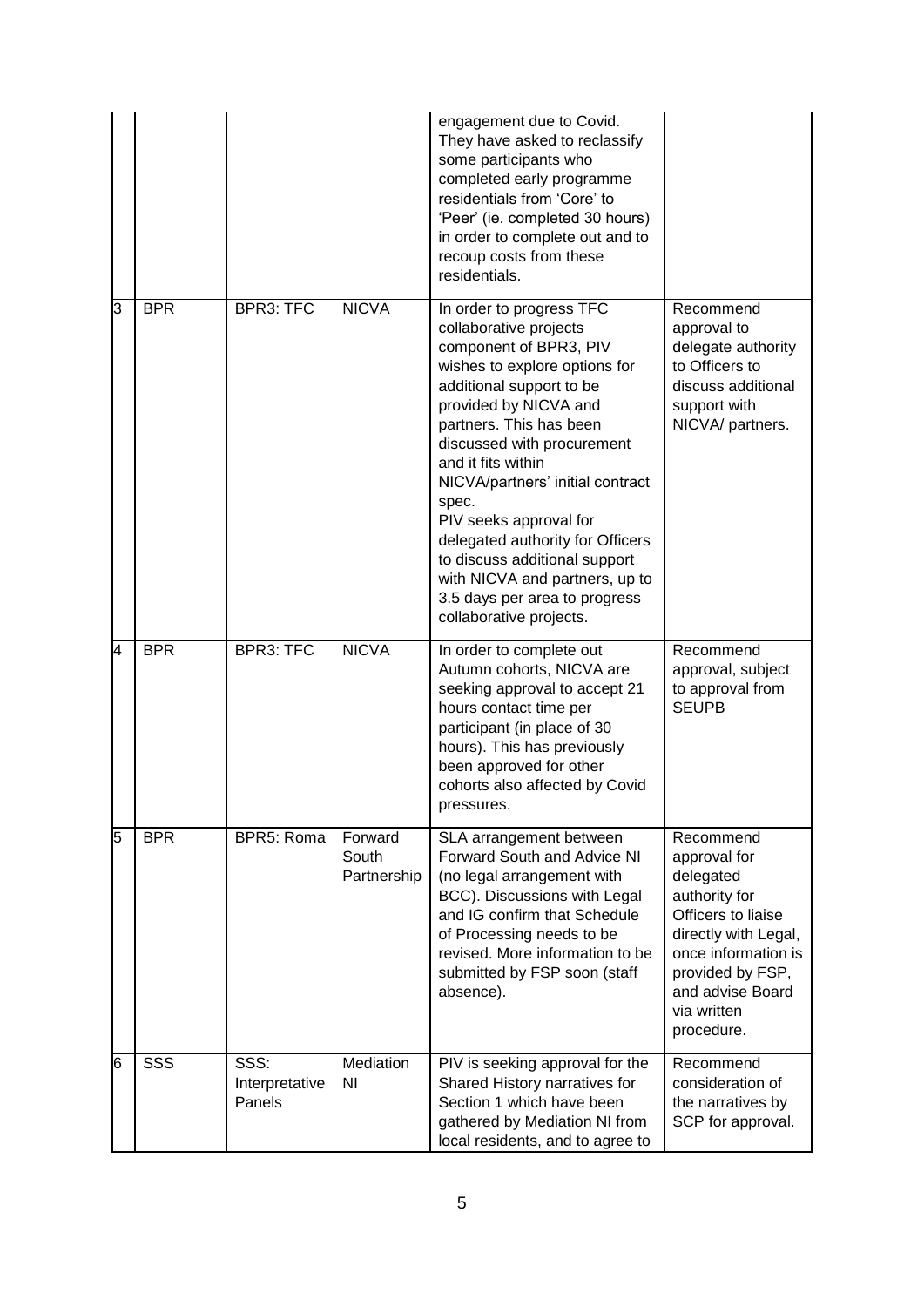|             |             |             | progress on to SCP for<br>approval.                                                                                                                             |                                                                                        |
|-------------|-------------|-------------|-----------------------------------------------------------------------------------------------------------------------------------------------------------------|----------------------------------------------------------------------------------------|
| Secretariat | Secretariat | Secretariat | PIV is seeking approval to<br>continue to review the standing<br>down of Thematic Steering<br>Groups on a monthly basis,<br>due to continuing work<br>pressures | Recommend<br>approval to<br>continue to stand<br>down and review<br>on a monthly basis |

### **Children and Young People (CYP) Update**

The Partnership considered the undernoted report:

### **"1.0 Purpose of Report or Summary of main Issues**

**To provide the Shared City Partnership (SCP) with a progress report in respect of the Children and Young People's (CYP) theme of the PEACE IV Local Action Plan.**

## **2.0 Recommendations**

**The Partnership is requested to recommend to the Strategic Policy & Resources Committee that they note the contents of the report.**

## **3.0 Main report**

**Project Updates**

**3.1 CYP 1 – Tech Connects**

### **GIGA Training (Afterschool's & Digital Arts Academies (Tech Camps)**

**Digital Summer camps are progressing with strong participation for each age group as follows:** 

| 6-11 Year Olds:  | 211 |
|------------------|-----|
| 12-16 Year Olds: | 94  |
| Total            | 305 |

**Feedback remains positive and daily blogs are updated with content completed by the young people following the group sessions.** 

**Morrow Communications attended each session to collect video content for each age category and complete a video to encourage recruitment as well as capture participants' journey.** 

**The delivery of further Tech Camps during Halloween school break in October 2021 is currently being planned. This will provide the opportunity to further increase participation and encourage more young people to take part during half term closure.**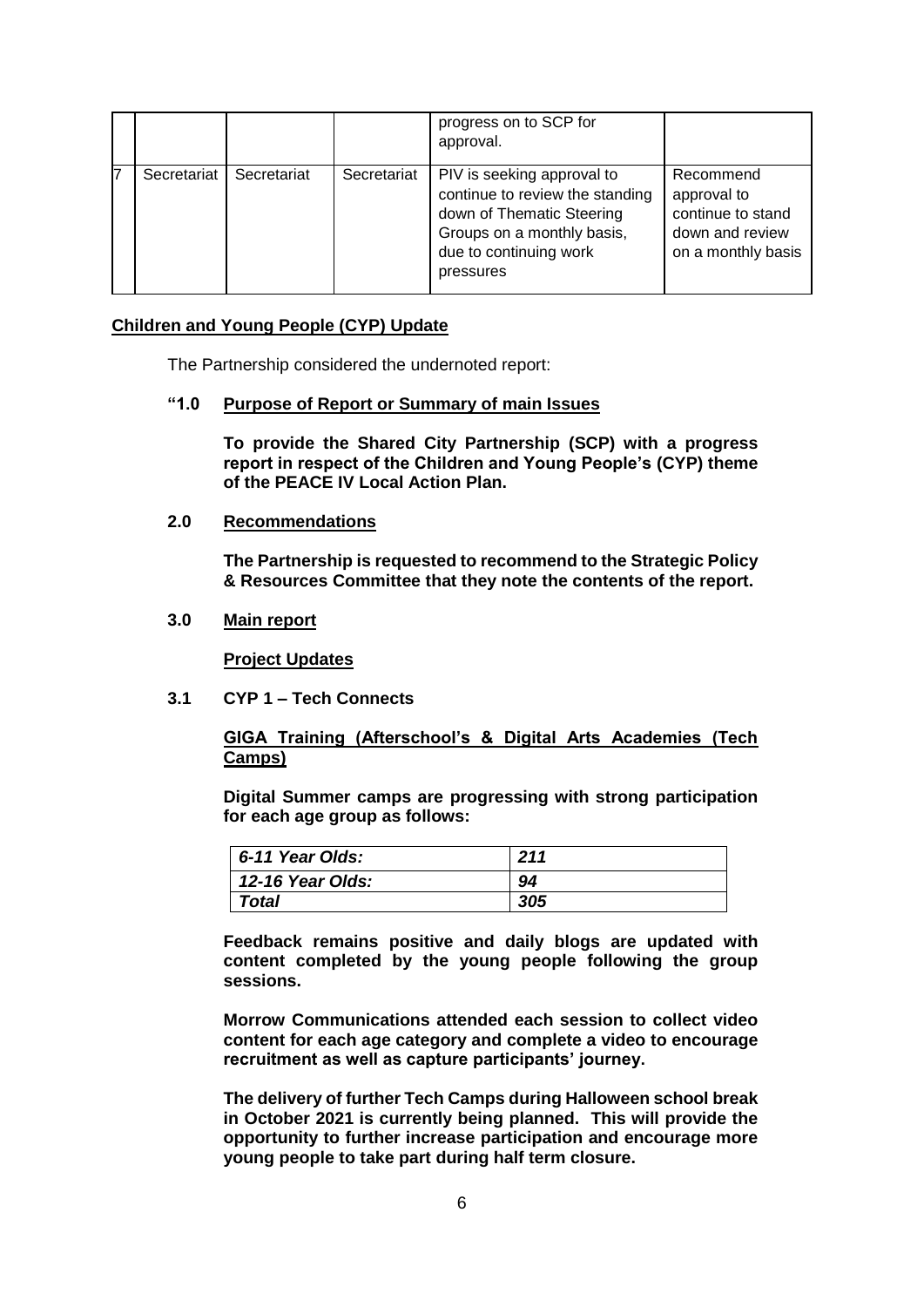## **Belfast Metropolitan College (Digital Insights Programme) (17-24 yr. olds)**

**Members are advised whilst there have been no further workshops or training sessions in the programme, work has continued to revise the action plan and develop marketing materials for the project.**

**A new action plan for the project has been developed and work on engagement and recruitment continues with the deliver partner Bytes – workshops are scheduled to commence in September – preparation for this training is underway.**

**The Delivery Partner continues to reach out to community, statutory and youth groups to raise awareness and have connected with employers to engage current participants as part of the mentoring element of the programme.** 

## **3.2 CYP 2 - Playing our Part in the City**

**Active Communities Network has reported the delivery of Year 3 is fully recruited with both young people and parents. ACN is now progressing towards completion with 80 new participants recruited for the final year 4, from a target of 140. The delivery agent is confident in completing before the end of Dec 21 with a potential celebration event to recognise the achievement of the young people and parents.** 

**Positive feedback from young people participating in the programme has been received with participants saying the opportunity to get outside, get active and meet new friends has made them feel better mentally, have fun and are looking forward to keeping involved. Young people are fully engaged and have provided ideas for sessions, options on activity and using their initiative with games. Young people have benefited greatly by developing their soft skills, as well as stepping outside their comfort zones and building friendships.**

## **3.3 CYP3 – On the Right Track – Sports and Personal Change elements**

**Engagement with potential clubs to participate in the programme is progressing. The planning and scheduling of dates for activity is moving forward. Recent levels of activity include 47 additional participants recruited from St Galls & Church of Ireland Hockey with 36 current participants from Grove & Phoenix basketball is still continuing to engage and complete hours towards the full contact time. Groups are progressing with day activities for team / capacity building in the absence of cross border residentials.**

**Currently 597 participants are engaged with the programme with a further 19 young leaders involved in training during this period. Therefore, to date 616 participants will have been achieved subject to all completing the training and contact hours. The target of**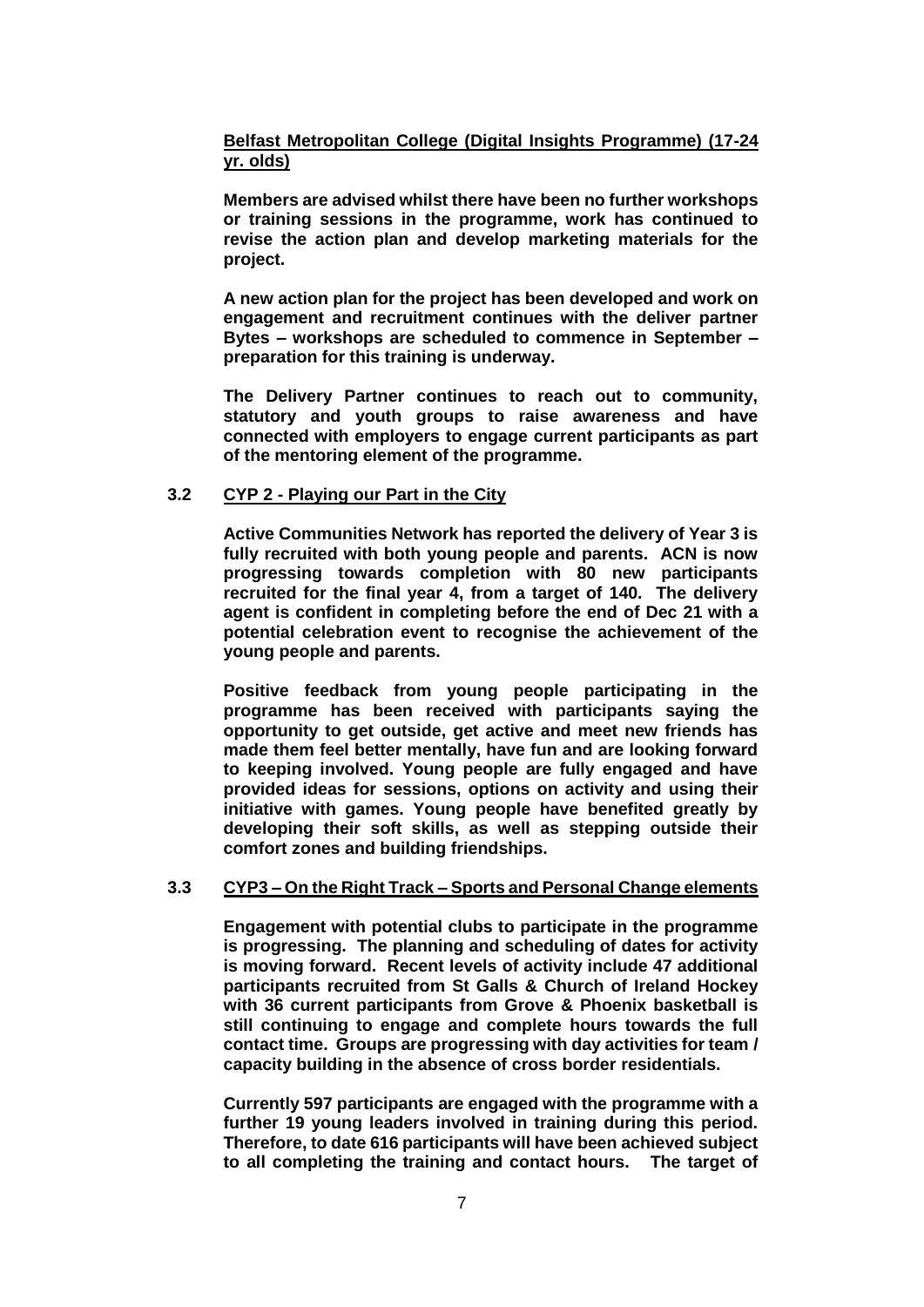**1800 remains high within the 12 -14 months delivery timeframe remaining, which equates to approx 83 young people per month. This target is ambitious in the current climate as capacity of the clubs is restricted. Lead officer is focusing to recruit as close to 85% of this target which is deemed permitted in line with the Output Indicator Guidance.** 

**Active Communities Network remain as the partner in delivering the OCN & sports leaders training. Schedules are being agreed to fully deliver to clubs based on their availability and locations across the city.** 

#### **Personal Change**

**The recognition event for the Year 3 participants cohort took place 25th August at the MAC Belfast with the SCP Chair in attendance to present certificates of achievement.** 

**The final cohort of 15 participants is progressing well with many having completed 40% of the hours via smaller group sizes and one to one mentoring. Members should note that due to challenges around completing residentials due to COVID ,contact hours were reduced from 305- 265, (within the OIG tolerance) and will be closely monitored.**

**Extern has fully recruited the required participant numbers and have 4 months remaining to deliver project activity, as such the risk remains low. Should any difficulties arise an option to extend delivery to March 2022 can be facilitated.** 

### **3.4 CYP 4 – Cooperation Ireland (Young Advocates)**

**Cooperation Ireland has appointed a new programme manager and 2 new peer mentors to support project delivery.** 

**Community partners (R City, Saints & Holy Trinity YC, and East Belfast Alternatives) were consulted on the revised condensed delivery approach and all partners are engaged and committed to recruitment and participation. Recruitment of participants is now progressing and the procurement of suitable residential centres for participants to attend and complete hours is underway.** 

**Members should note that SEUPB agreed that an 8% (approx. 4 hours) of preparatory work to develop confidence of participant and capacity building on an individual group level to prepare them to move to cross community work. This will only be used if required and not all groups will require these hours in advance of the group work.** 

**Risk associated with this project remains low as remaining 32 participants are to complete activity by April 2022. It is anticipated that delivery of sessions, via a residential approach, should be completed by Dec/ Jan 21, with the social campaign to start in Jan 22.**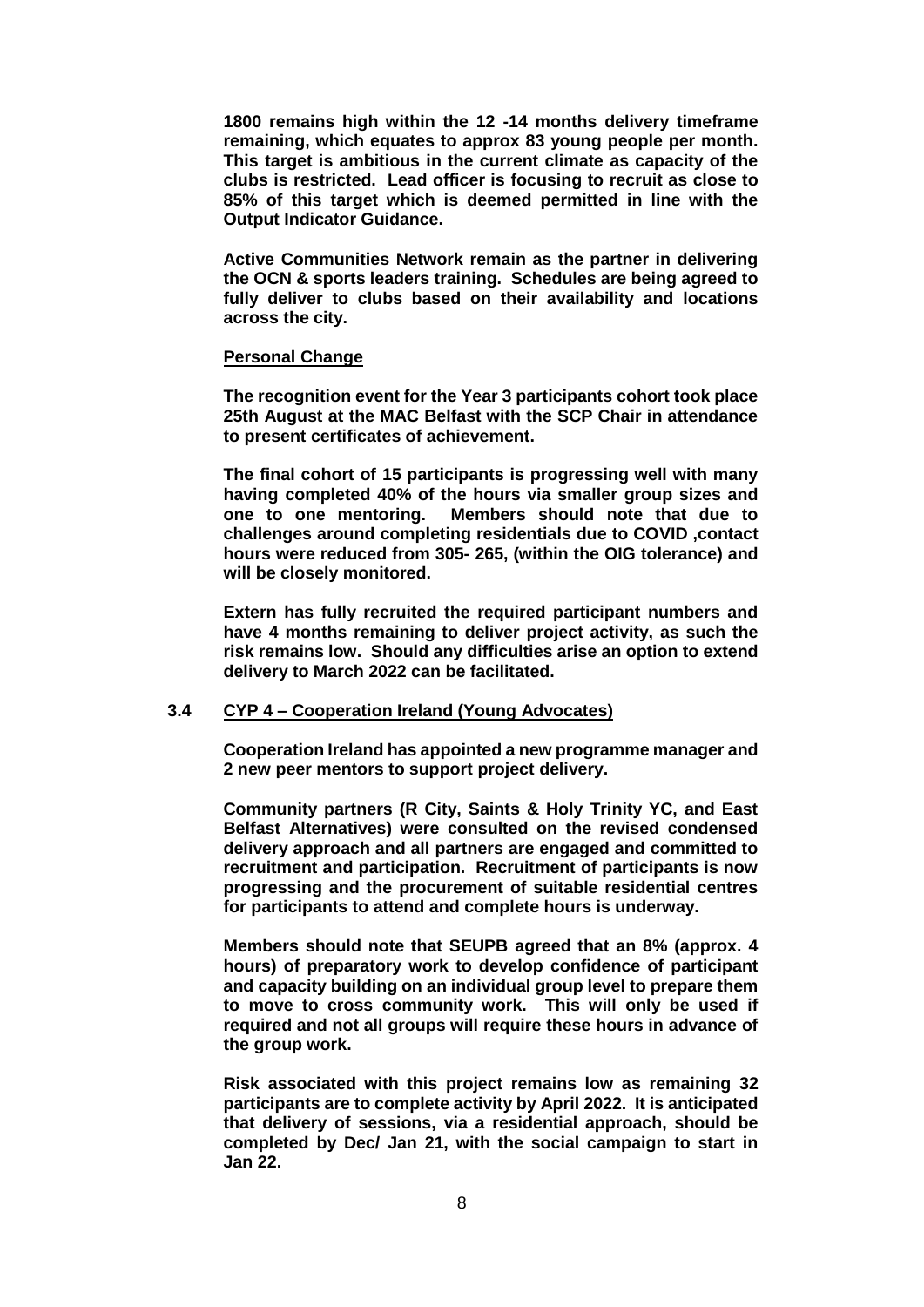### **3.5 CYP 5 – NIHE Local Area Network Partner Delivery**

*NIHE is currently reviewing their participant groups who had previously committed to the programme. Members should note that approximately 30 participants previously engaged as core participants have now been assigned as peer participants.*

**The West Belfast 2 Network recently completed 20 hours of digital engagement, as well as a residential & social justice element has also been completed. Digital engagement, delivered by Wheelworks, is progressing with Foster Carers Association, who have committed to additional hours and will be now participating as core participants. The South West Belfast Network comprising of groups in Colin Glen/Finaghy/Taughmonagh are currently participating in digital summer camps.**

**To date the Secretariat has considered over 20 project modifications to the programme to facilitate flexibility for the groups taking part, with SEUPB approval sought as necessary.** 

**Recruitment remains a concern with challenges in relationships between community groups from across the city. The target of 900 participants with 144 core participants required to complete 200 hours remains a challenge given the level of commitment to one programme.** 

**Members should also note NIHE also experienced challenges with staff shortages and turnover which has now been addressed with new staff in post.** 

**NIHE has is also exploring adopting a new suite of electronic monitoring and evaluation forms and has been liaising with BCC Information Governance team with a view towards codifying the sharing of data between the two organisations.** 

### *3.6 Financial and Resource Implications*

**To date all PEACE IV costs for the CYP Theme up to Period 25 totalling £1,149,364 have been fully reimbursed by SEUPB. The Period 26 claim values at £147,494 is currently being verified by SEUPB.**

**Claims for Period 27 (1 May – 31 Jul 21) with an estimated value of £104,375 are currently being progressed for submission to SEUPB by 1 September 2021.**

### **3.7 Equality or Good Relations Implications/Rural Needs Assessment**

**The draft plan has been equality screened and discussed at the Equality Consultative Forum on 13 May 2015. The Equality Consultative Forum was further consulted on 18 Nov 2020."**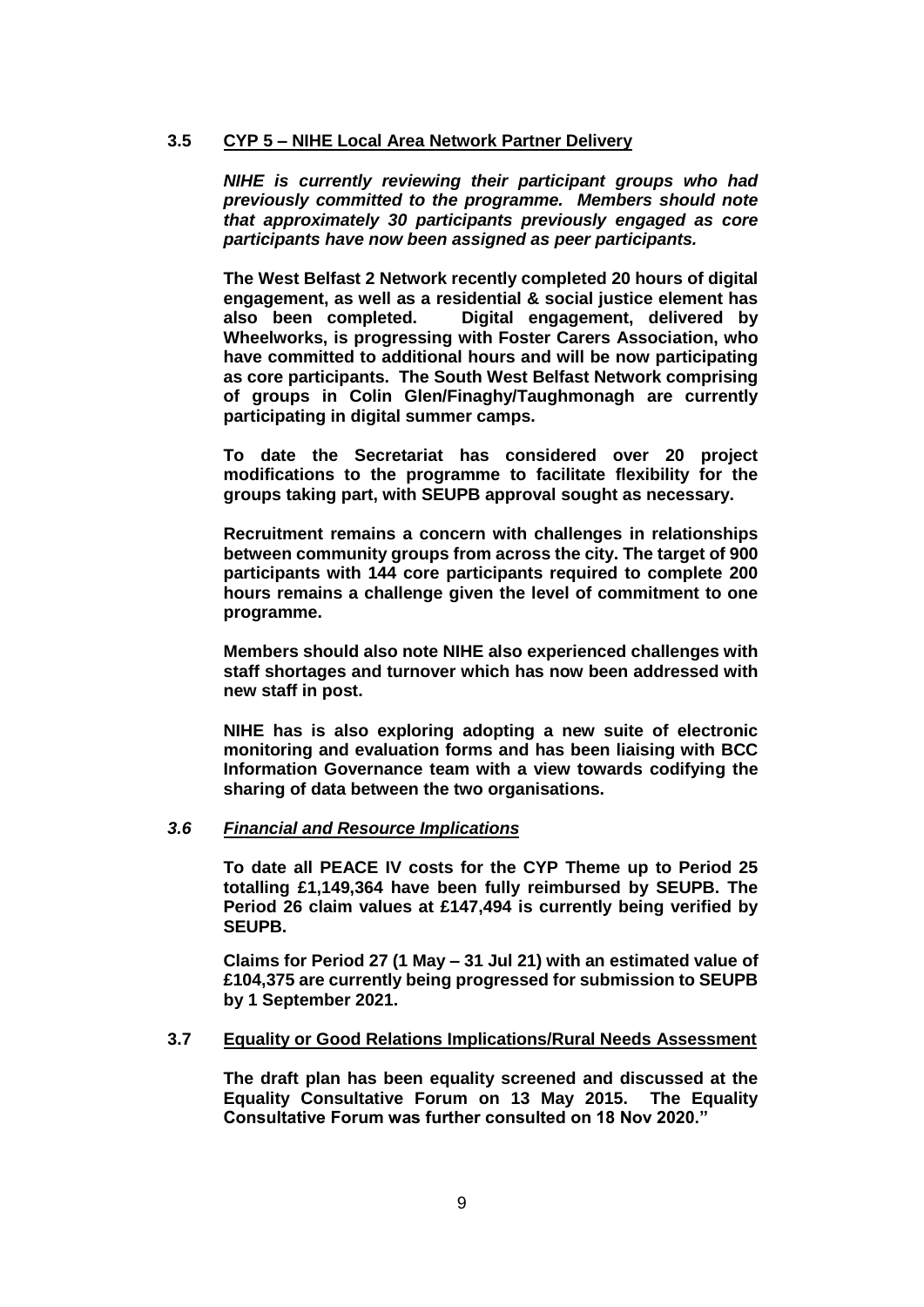The Partnership recommended that the Strategic Policy and Resources Committee note the contents of the report.

#### **Shared Spaces and Services (SSS) Update**

The Programme Manager provided an update on the progress made to date in respect of the SSS theme, within the Peace IV Local Action Plan. She advised that implementation of the Shared Space and Services theme was progressing. Whilst Government restrictions and planning approval had impacted upon delivery, the recent easing of the restrictions was helping to progress delivery of both the capital and programming elements of the scheme.

She then referred to several capital projects which were being undertaken as part of the initiative, including:

**Springfield Dam -** As reported previously, the Council had agreed to the naming of the new bridge in Springfield Dam which would follow the same naming process undertaken for Colin Park. A cross-community panel was currently being finalised and the naming process would be facilitated after the completion of other Council naming processes that were ongoing. The Members were advised that Springfield Dam Park continued to be well used, a series of PEACE IV animation activities, aimed specifically for children from local Summer Schemes and playgroups, had been successfully delivered during July and August.

**PEACE IV Network Scheme – Capital Works –** The Members were advised that work was progressing well on site. Section 1 was on course to complete in December 2021 / January 2022. As noted earlier in the meeting, agreement of the narratives for the information panels would enable the contractor to finalise the location of panels and to place the order for the signage.

The Members were advised that, following receipt of a planning challenge and upon legal advice, the planning application for Section 2 had been temporarily withdrawn from the August Planning Committee to enable further consideration. In addition, invasive species within Section 2 required treatment, this was being progressed via a temporary licence obtained from the Department for Communities (DfC) to allow for spraying and treatment. Unfortunately, these issues would have an impact on the proposed completion dates for this section.

Several operational issues were being progressed by the Management and Maintenance subgroup meeting, these included: park furniture, opening hours, lighting on/off times, environmental management and management and maintenance costs. Wider discussions with the DfC regarding the site transfer, costs associated with treating invasive species, slope stability, associated maintenance costs and liability were scheduled to be held with the Physical Programmes team during September 2021.

Community engagement on Section 4 was progressing with details of boundary lines with the St. James City Farm being provided, the possibility of site visits was being considered.

**Social Value Clause -** Implementation of the social value clause associated with McQuillan's contractual requirements was at an early stage. Discussions with McQuillan's, Physical Programme and the Council's Employability and Skills team had been held in August 2021 with the following action points having been agreed:

- McQuillan's to progress apprenticeships and student work placements and update BCC on the status. Interviews for student placements had taken place during August;
- Explore Construction Academies and progress requirements for unpaid trainees and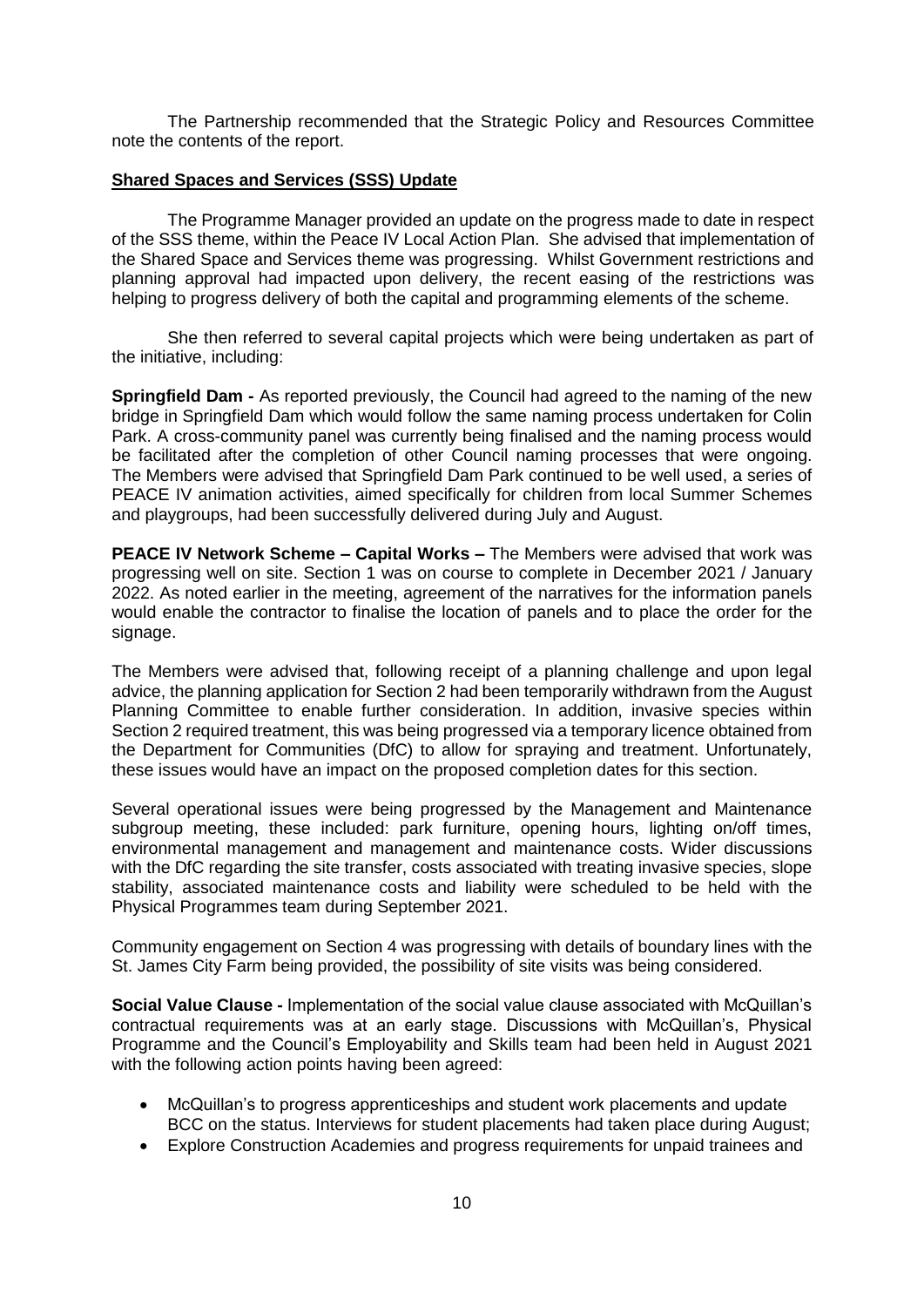long term unemployed with the Employability and Skills team (likely to commence in October as Section 2 and 3 works continued);

- Community Engagement Plan, to involve engagement with schools and local community groups to be finalised and submitted to Physical Programmes; and
- A Contractors Sustainability Report to be be submitted on a monthly basis.

A Member referred to social clauses and he sought clarification as to how these were calculated and allocated against contracts to ensure that they were commensurate with the value of the contract.

Following discussion, the Programme Manager agreed to liaise with the Physical Programmes Section to clarify the approach the contractor was progressing in terms of community engagement.

The Deputy Chairperson advised that consultation on a revised Council policy on Social Value aimed at maximising community benefit was to open in due course.

Regarding programming, the Partnership was informed that all aspects of programming were progressing where possible.

In regard to the other Programmes:

### **Shared History, Heritage and Identity Content / Narratives for Shared Space**

### - **Draft Panel Narratives – Section 1 Clarendon/Glencairn**

The officer advised that, representatives from the Mediation NI were unable to present on the narratives as had been scheduled, therefore, the Members were asked to agree 'in principle' the Shared History, Heritage and Identity narratives for the Section 1 panels as detailed in Appendix 3 of the agenda and to delegate authority to the Programme Board and Capital Project Board to identify the most suitable narratives in line with the locations of the panels with a report to be submitted to the October meeting of the Partnership.

## **Shared Space Volunteer Training**

Volunteer Now had commenced recruitment of the Shared Space Ambassadors. The assessment and award of the contract for the Volunteer Nature Guides was also progressing. Sustrans continued to deliver face-to-face training for both the Cycle and Walking leads projects and had been able to secure separate support for additional mediation training which would enable all the project participants to avail of the mediation training.

The cycle leads element had a cycle maintenance event scheduled for 7th September in Springfield Dam Park. Sustrans had been liaising with BCC's Age Friendly project in relation to some of the Walk Leads facilitating walks with pensioners' groups.

The officer reported that, unfortunately, no applications had been received to deliver the Volunteer History Guides and options for delivery were currently being considered.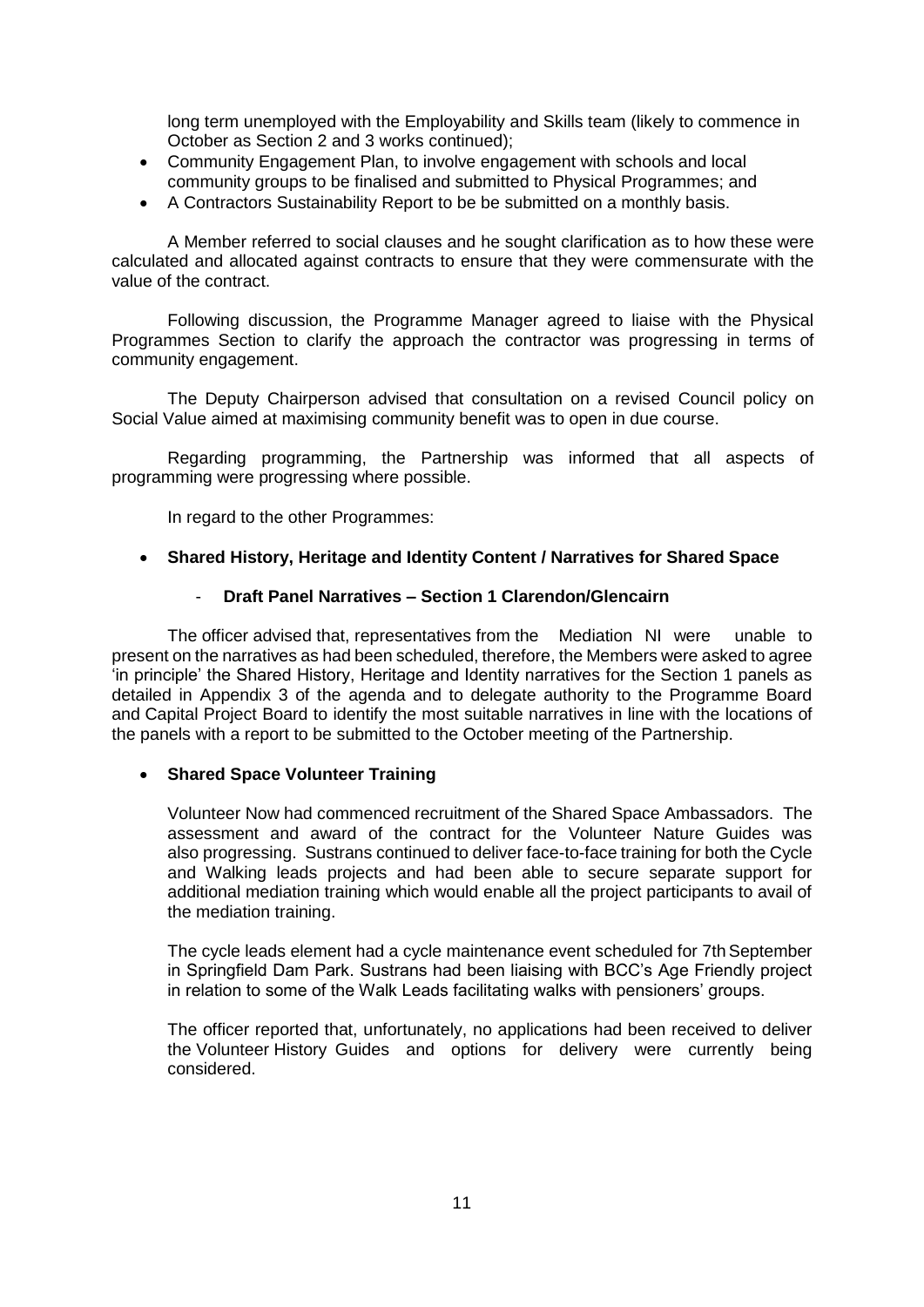## **Dialogue & Engagement Project (young people, residents and BME groups)**

Phase 1 of engagement had been completed and a residents' survey launched on 19th August via the Council's Engagement HQ platform, the survey would be open until 27th September 2021. Key stakeholders had been made aware of the survey which was also being promoted via social media.

Phase 2 of engagement was scheduled to commence during September with further promotion of the residents' survey, workshops, presentations, and a site visit.

### **Governance / Management Model**

Viatic Limited had accepted and returned the signed contract. Due to holidays there had been no project activity from that previously reported. Activity and engagement was due to recommence during September with stakeholder discussions and a site visit.

### **Youth Engagement and Civic Education**

Following the unsuccessful procurement exercises, feedback, and engagement with youth providers along with FMCG had taken place. Consensus feedback indicated the need to rescope the project as it was felt that no single organisation could deliver the high targets (600 participants) and also that the project targets, both in terms of hours (120 contact hours) and participant numbers (600), were exceptionally high. It was also highlighted that the budget would need to significantly increase. The Members were asked to note that the original targets had been based on a 2-year delivery timeframe, but the timeframe was now 14 months.

On review of the SSS Programming deliverables and budget, a rescope modification request and indicative cost breakdown based on the reduced delivery timeframe had been submitted to the SEUPB for its consideration.

Members were asked to note the following key changes:

- o delivery via 4 lots;
- o reduced contact hours to 60 hours per participant;
- o participant numbers reduced to 400 (100 participants per lot); and
- o an increase in budget of £160k (£40k per lot).

### **Springfield Dam Activities**

Following initial problems with the Covid 19 restrictions having affected participation, the Men's Shed programme was now progressing. A group of 6 men (4 CNR and 2 PUL) had been attending regularly and were now halfway through the completion of their Hedge Chairs. Discussions regarding establishing more long-term projects for the Men's Shed would be progressed in due course.

### **Modular Building**

The modular building had been opened to facilitate toilet access during the recent programme activity at the Springfield Dam. The internal process for bookings had been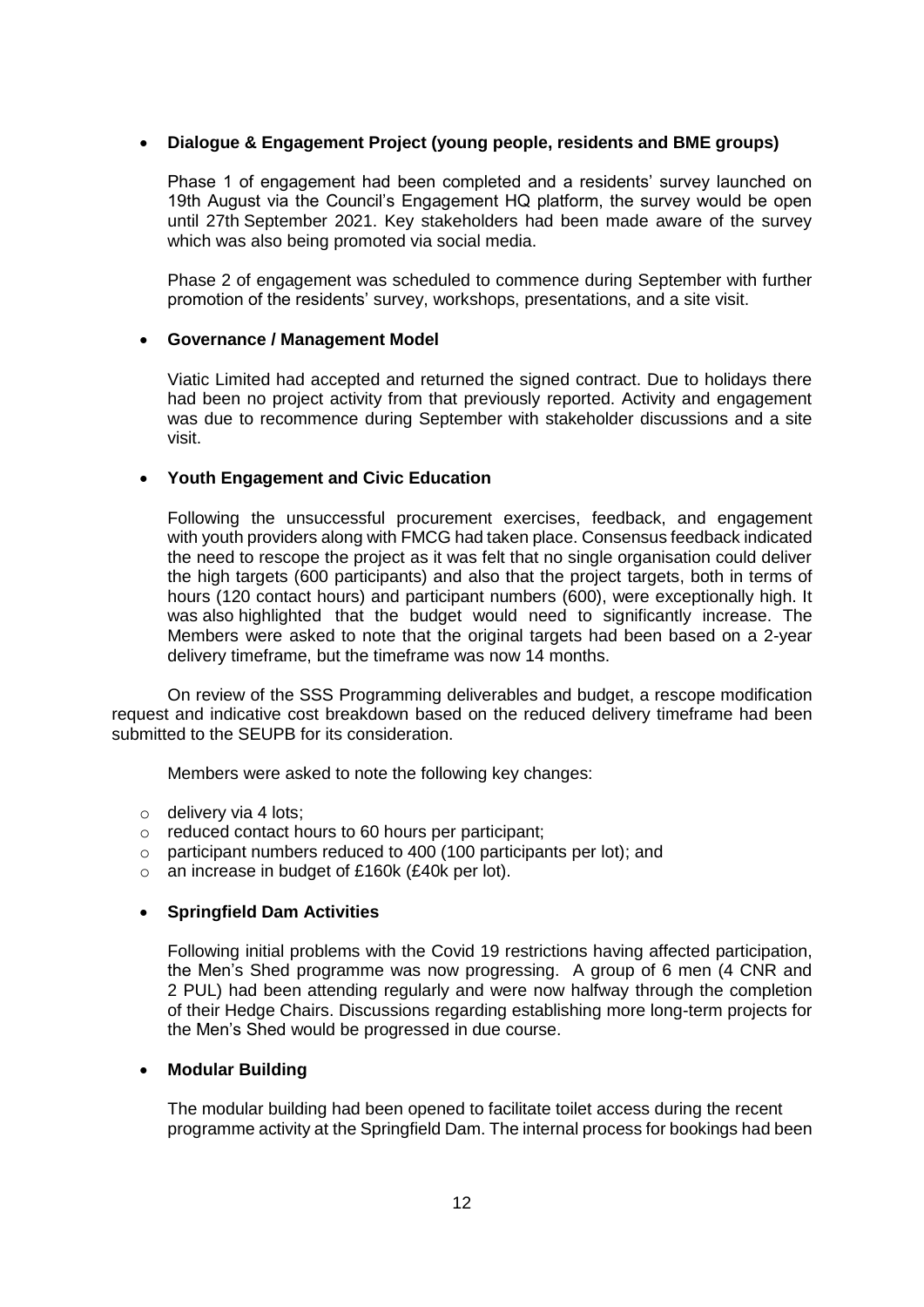finalised and bookings were now being managed through Outdoor Leisure. Staff from OSS would open the building as required and carry-out the necessary checks.

The Partnership was advised that claims up to and including Period 25 totalling £1,589,170 had now been fully reimbursed by the SEUPB. The Period 26 claim valued at £50,171 was currently being verified by the SEUPB. Claim 27 (May - July 2021) totalling £85,411 had been submitted on 1st September.

The Partnership agreed to recommend to the Strategic Policy and Resources Committee that it note the contents of the report and appendices and agree 'in principle' the Shared History, Heritage and Identity narratives for the Section 1 panels – Clarendon/Glencairn as detailed in Appendix 3 of the agenda, for inclusion in the project publication and to delegate authority to the Programme Board and Capital Project Board to agree on the locations, with a report to be submitted to the October meeting of the Partnership.

### **Building Positive Relations (BPR) Update**

The Partnership considered the following report:

## **"1.0 Purpose of Report or Summary of main Issues**

**To provide the Shared City Partnership (SCP) with a progress report in respect of the Building Positive Relations (BPR) theme of the PEACE IV Local Action Plan.**

#### **2.0 Recommendations**

**The Partnership is requested to recommend to the Strategic Policy & Resources Committee that they note the contents of the report and related appendices.**

### **3.0 Main report**

**Key Issues**

**Face-to -face delivery across all BPR projects is progressing as the easement of restrictions continues. Appendix I and Appendix II provides an overview on project progress and the RAG status for each project.**

### **3.1 BPR1 – Cross Community Area Networks**

**CCANs across the City have re-engaged following a period of disengagement due to recent community unrest.** 

**Participants from Ligoniel, Longlands, Rathcoole associated with the North Belfast CCAN have actively engaged in Good Relations sessions delivered by the appointed good relations delivery agent, Verbal Arts Centre.**

**Participants in the southwest Belfast CCAN from Suffolk and Finaghy have registered to the programme and engagement with Colin is ongoing.**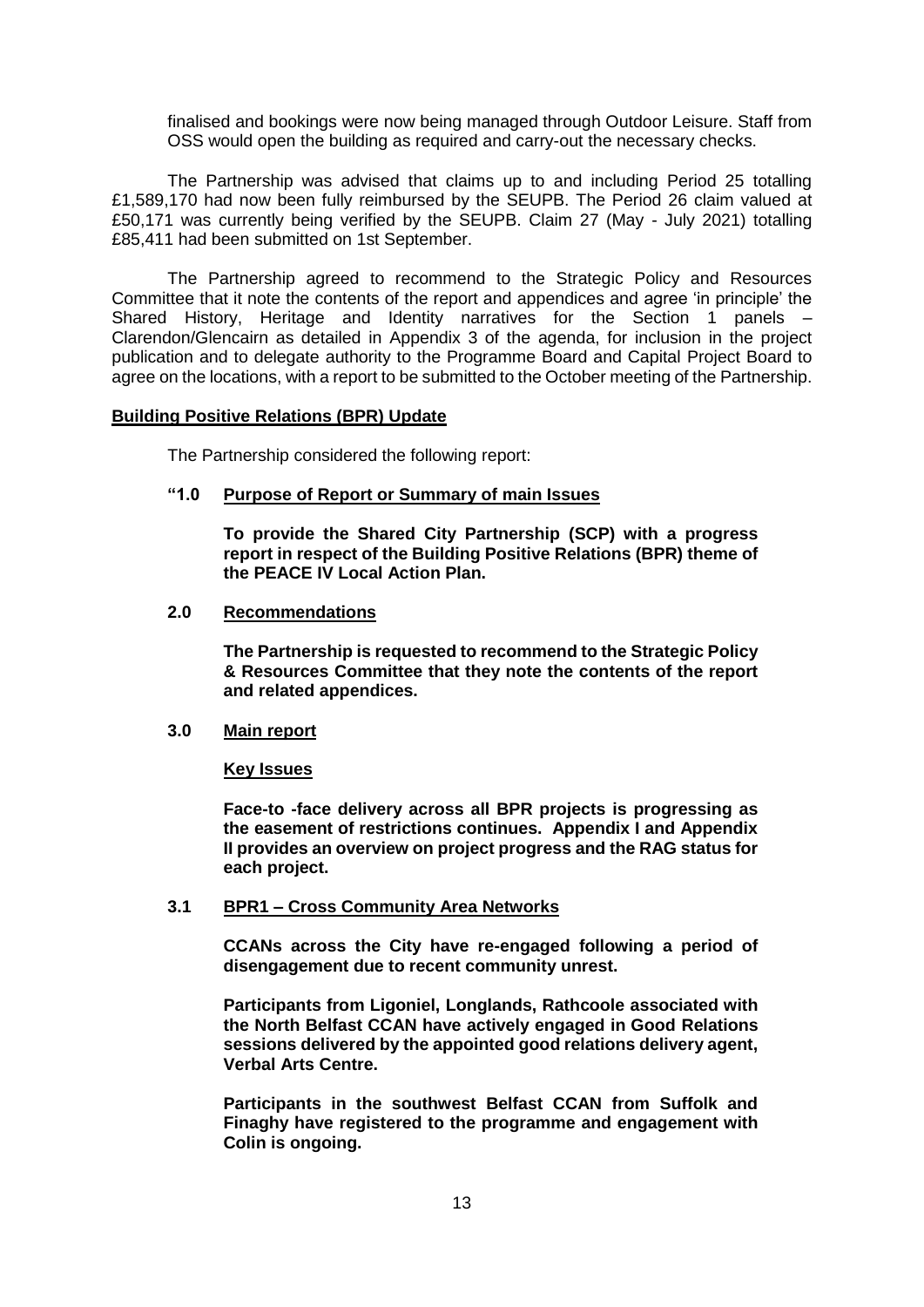**Good relations sessions have also been progressing with participants from Black Mountain, Moyard, Springmartin and Highfield, Gort na Mona and Sliabh Dubh who form part of the West Belfast 2 CCAN.** 

**Further good relations sessions with Networks are scheduled for September 2021.**

**Engagement with groups to establish the West Belfast 1 (Clonard / Mid Shankill), South Belfast and East Belfast Networks are progressing. Approval has been provided for capacity building on an individual group basis with a view to moving to cross community engagement.**

**In order to accelerate delivery and condense hours, the delivery agent is planning residential activity for each CCAN and a formal modification has been submitted for approval.**

**The place shaping tender has progressed to final assessment/ award stage and it is hoped the contractor will be in place early September with activity commencing mid-September.** 

**Senior Officers within BCC and NIHE met on 25 August 21 to discuss project progress and ongoing issues. NIHE outlined the need for flexibility to achieve project targets.**

**A process of senior oversight on a quarterly basis and an escalation process for issues were agreed. NIHE provided a commitment and assurance to deliver both the BPR and CYP projects.**

## **3.2 BPR2 – Creative Communities Project**

**Delivery of activity by the Artist in Residence is continuing on a face-to-face basis with Woodvale/Ardoyne, Clonard/Mid-Shankill, Divis/Lower Shankill and Football clusters.** 

**The new Ardoyne cluster have had one successful facilitated session and a draft specification for artist in residence is underway.**

**Discussions with groups involved in the LGBTQ+ cluster are continuing and have been positive and ideas that fit the programme are being explored.**

**The appointment of the Artist in Residence for the Inner East cluster is being progressed.**

**As members are aware the artist in residence appointed for the Carlisle Cluster has resigned and a meeting with the steering group to determine a way forward is scheduled for 3 September 2021.**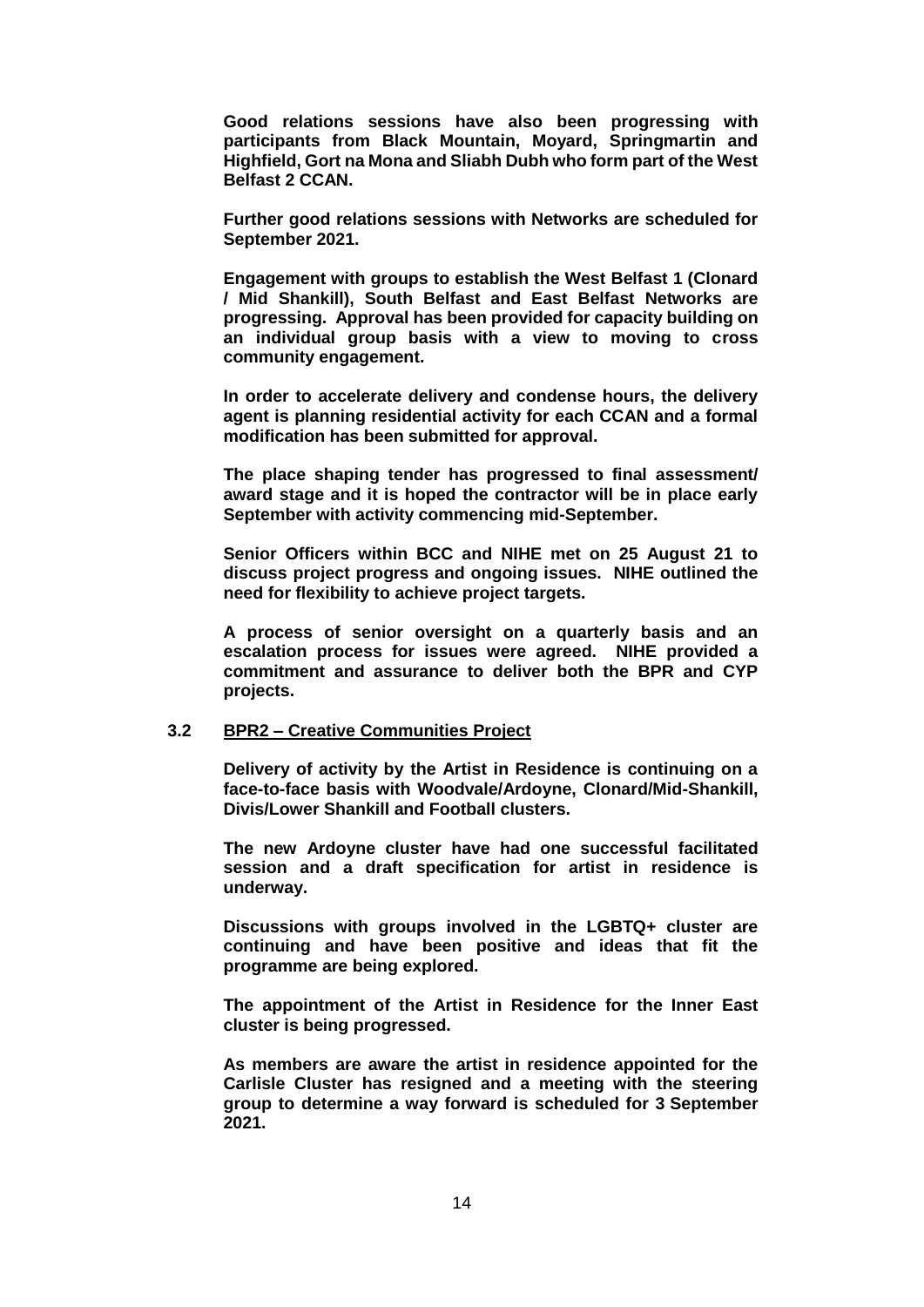## **3.3 BPR3 – Transform for Change Project**

#### **Transformative Leadership Programme:**

**Recruitment for Autumn cohorts is progressing for the 7 TLP courses to commence in September 2021, to date approximately 60 EOI across the different courses have been received.** 

**Discussions with NICVA on support for progressing the local project development Action Plans is continuing. Due to the backlog of projects as a result of Covid 19 is likely that NICVA and Partners will support a further 2-3 project development sessions to enable the projects to be delivered. Details on the projects and level of participation is progressing.**

### **3.4 BPR4 – Belfast and the World (BATW)**

**Final activity for Year 3 participants (online cohort) is progressing and a walking tour to bring the group together is planned for September 2021. Recruitment is underway for the final year cohorts and activity is also expected to commence in September 2021.**

**Due to resource issues as well as travel restrictions, the delivery of the EU Study trips and / or alternative trips across NI/ROI remains on hold.** 

#### **3.5 BPR5 – Supporting Connected Communities - LINCS Projects**

**Cultural workshops have re-commenced across the 4 Neighbourhood Participatory Forums A Cultural Day is taking place in C.S Lewis Square on 24th September from 12 noon to 4pm with a range of cuisine and entertainment. South, West and East groups continue to participate in mainly outdoor activity, with recent trips taking place to Crawfordsburn and Carnfunnock, participation in the activities were 95 adults and children.** 

### **3.6 BPR5 – Traveller Project - Supporting Connected Communities**

**The tender for Traveller support Hub is currently open for submissions and is due to close on 10 September 21.** 

**The 'Lets do Lunch' event has been rescheduled with the Heart Project and Feile an Phobail to take place on 3 September 2021.**

**Discussions with key agencies that provide Traveller support services is taking place on 2 September with a view to identifying engagement opportunities with the Traveller community.**

**Ideas and opportunities for Culture and Heritage workshops are continuing to be explored.**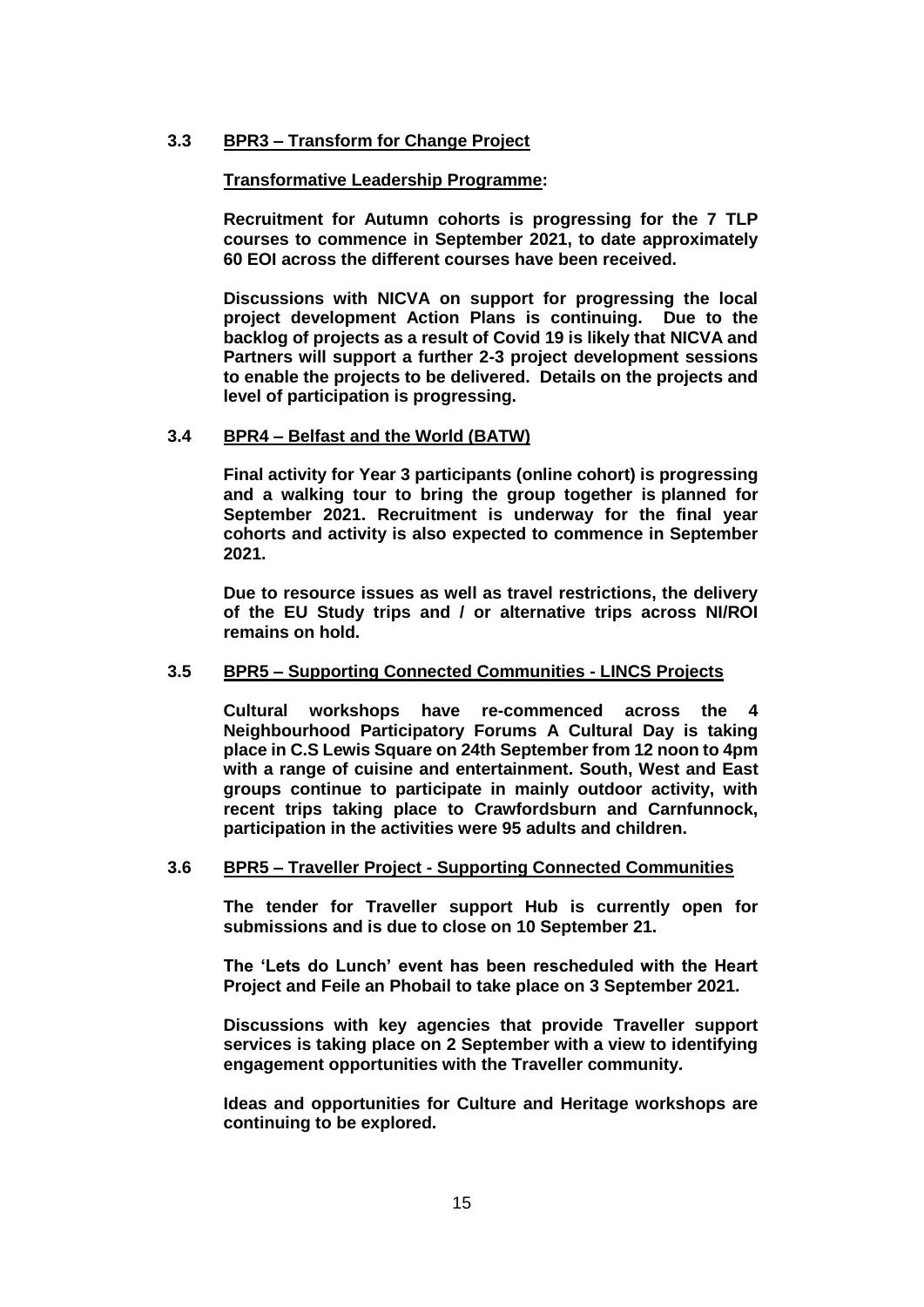### **3.7 BPR5 – Roma Project - Supporting Connected Communities**

**The Building** *Positive Relations programme has commenced although participation is low. The delivery agent continues to work with the local Roma community to promote the programme and the benefits of participation. The Roma Support Hub is active and is taking a monitoring calls through a subcontract arrangement with Advice NI.* 

*Options for the replacement of the* **OCN language element are currently being explored and the necessary project modification is to be submitted for consideration.** 

### **3.8 BPR6 – St. Comgalls**

**Workshops for young people continue to be successfully delivered online on a weekly basis. The delivery agent is planning the first face to face session in the form of a walking tour for all participants.** 

**Ongoing community tensions have impacted the commence of adult activity, it is envisaged the Adult cohorts will commence in September and plans for a networking event and seminar are underway.** 

### **3.9 Financial & Resource Implications**

**All BPR project delivery partners are regularly reviewing delivery methods and contractual deliverables which will determine the level and impact of COVID 19 crisis.** 

**To date all PEACE IV costs for the BPR Theme, up to Period 25 totalling £1,475,851 have been fully eligible and reimbursed by SEUPB. The Period 26 Claim for £371,673 is still being verified by SEUPB.** 

**Claim 27 (May-July 21) totalling £326,709 is currently being compiled for submission on 1 September 2021.**

### **3.10 Equality or Good Relations Implications/Rural Needs Assessment**

**The draft plan has been equality screened and discussed at the Equality Consultative Forum on 13 May 2015. The Equality Consultative Forum was further consulted on 18 November 2020."**

The Partnership recommended that the Strategic Policy and Resources Committee note the contents of the report.

### **Update on Covid Research Project**

The Good Relations Manager referred to the June meeting of the Partnership where a report and presentation had been given in respect of the research into the Council's response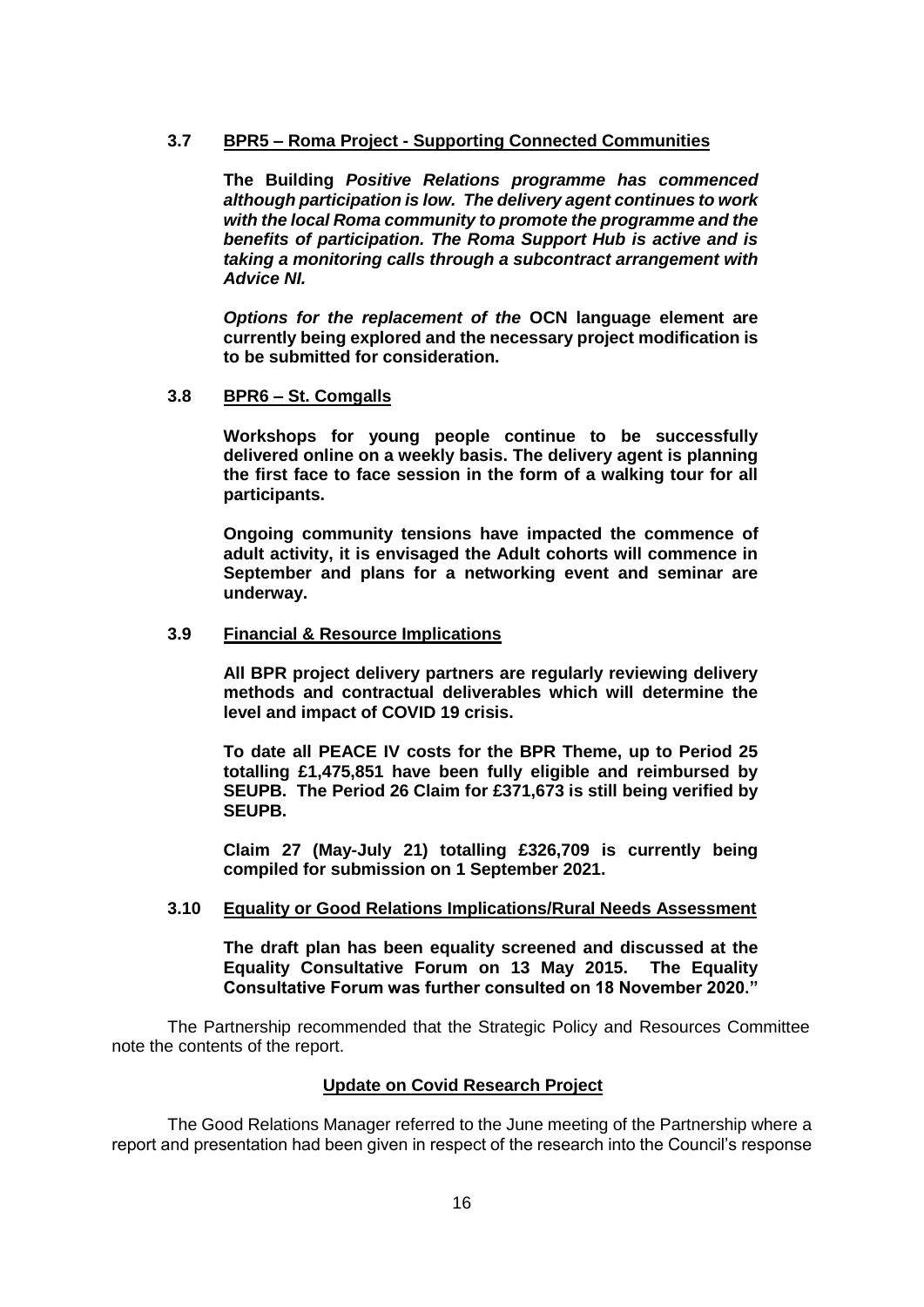to COVID-19 during the first lockdown. At that meeting, it had been agreed that a further report would be submitted to a future meeting of the Partnership to give the Members the opportunity to consider what areas they might wish to prioritise within the next steps section of the report, taking into account that £10,000 had been set aside within the Good Relations Action Plan 2021/22.

The officer advised that the issue of leadership within communities had been heavily highlighted throughout the research and linked strongly with other recommendations in the report, namely:

- Investment in community infrastructure;
- Integrating services at a local level;
- Building on the tacit knowledge, skills and capacity of all players; and
- Developing co-design and co-production of services.

One of the main thrusts of the research had been a recognition that there needed to be an effort to add to the pool of local volunteers, in order to support those who had stepped up by supporting residents during the pandemic through the delivery (across community boundaries) of food parcels, medication and other resources. Furthermore, there had also been recognition of the need to develop a new generation of similar leaders who would have the ability, cross-community networks and commitment to fulfil those tasks that had been undertaken by local volunteers during the first lockdown.

The Members were advised that it was therefore being proposed that an appropriate leadership development programme would be sourced that would aim to develop and deliver new leaders within communities.

The Partnership recommended to the Strategic Policy and Resources Committee that it agree to the delivery of a Leadership Development Programme to progress the recommendations contained within the COVID research report.

## **Update on Council's District Good Relations Action Plan 2021/22**

The Partnership considered the undernoted report:

# **"1.0 Purpose of Report or Summary of main Issues**

**To update the SCP on delivery of the District Council Good Relations Plan (DCGRP) 2021/22.**

### **2.0 Recommendations**

**Members are asked to note the updates to the DCGRP Action Plan 21/22 contained in Appendix 1.**

**Members are asked to note that the North Belfast Friendship Club has been awarded £1,960 to facilitate meetings of the North Belfast Friendship Club through the Strategic Intervention Programme within the DCGRP Action Plan.**

- **3.0 Main report – Project Details**
- **3.1 Members will be aware that the Council submits an annual action plan to the Executive Office (TEO) every year in order to draw down**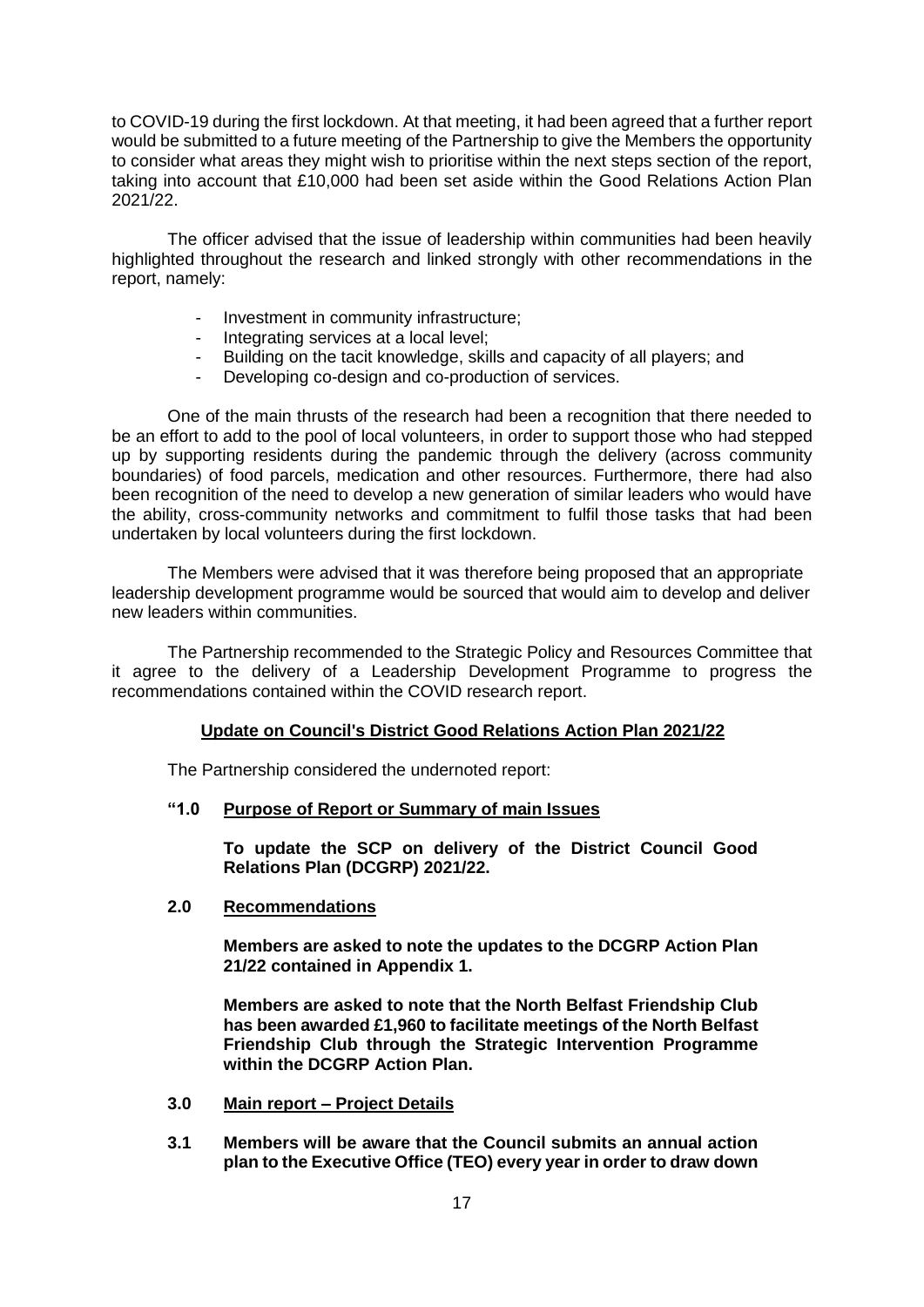**funding for the good relations work of the council. The draft Action Plan 21/22 was approved by Council via the Partnership in February 21 and was submitted by the deadline of 22 February 2021.**

- **3.2 A Letter of Offer for the District Council Good Relations Programme 21/22 was subsequently received in awarding an amount of £571,893.27 with the Council required to provide match funding of at least £190, 631.09. From the funding supplied by TEO, £374,205 must be allocated towards Programme costs.**
- **3.3 A copy of the Action Plan with a brief update on progress is attached for Members' information.**

### **For Members to Note:**

- **3.4 A number of Letters of Offer have been issued to groups for projects which have been named within the GR Action Plan 2/22 and approved by Council. The majority of these are contained within the BCC8 Programme 'Our Safe Community'**
- **3.5 These include:**
	- **Black Mountain Shared Space Programme: £8,000**
	- **Spectrum Centre: £5,000**
	- **Belfast Interface Project: £10,000**
	- **New Lodge Arts: £2,500**

### **Strategic Intervention Fund**

- **3.6 Members will also recall that in the Action Plan 21/22 a new targeted Strategic Intervention programme had been introduced with the funds being directed to a distributed on an area basis.**
- **3.7 This was to ensure that the approach could be targeted, strategic and proactive and could include work at interface areas or on good relations issues impacting the specific area. Work can take place all year round and not just at certain times of the year. 15k has been allocated to each area with the condition that any project must address good relations issues and one of the T:BUC priorities. This allocation is discussed at Area Team level meaning there is complementarity and a coordination of resources. The projects are agreed by the relevant Good Relations Officer, Neighbourhood Integration Manager and Neighbourhood Services Area Manager, the latter of which SCP agreed could be granted delegated authority.**
- **3.8 Members are asked to note that under the theme of the DCGRP BCC 10 Strategic Intervention Programme, the following has been allocated:**
- **3.9 North Belfast Friendship Club: £1,960 towards the facilitation of meetings in the Duncairn Arts Centre. This project promotes**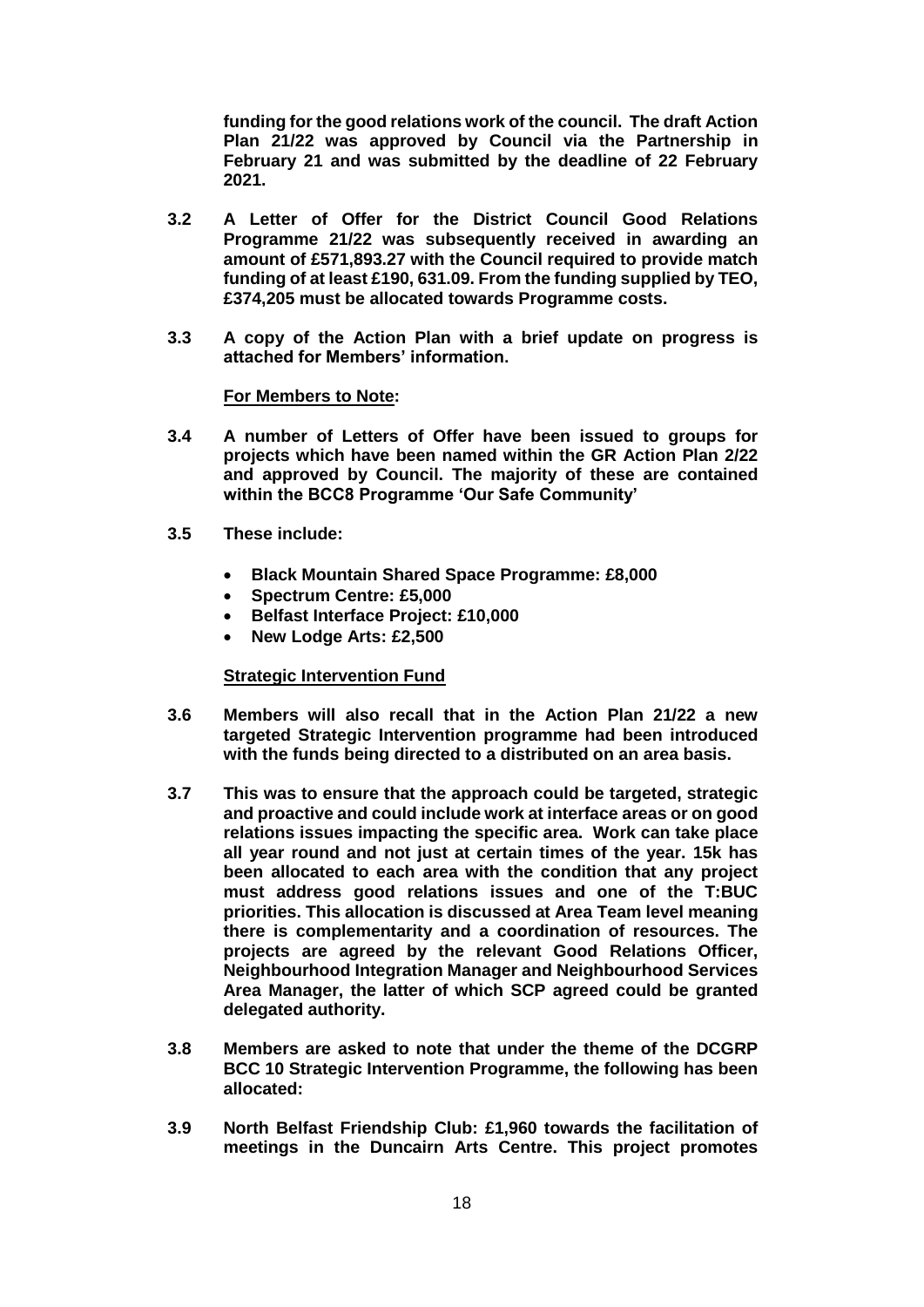**inclusion and integration and aims to foster social cohesion and demonstrate collective opposition to hate crime in North Belfast. The project sits under the Safe Community theme and T:BUC priority.**

**3.10 The Friendship Club for North Belfast was one of several initiatives developed in response to a spike in hate crime in the area in 2015- 16. The project was originally conceived as a conversation club to address the problem of isolation among newcomers to North Belfast due to lack of English language skills. However, it was recognised that the feelings of loneliness and isolation experienced by many migrants (particularly refugees and asylum seekers who are separated from their families, unable to work and have little or no access to transport) are not unlike the feelings experienced by other vulnerable residents in the community. The Club had been meeting in the R City café which is no longer open and therefore, the Club needs support to manage the transition to the new venue, the Duncairn Arts Centre and to facilitate the rebuilding of networks and relationships. This support will cover the period until March 2022.**

# **Financial & Resource Implications**

**All costs can be covered through the District Council Good Relations Action Plan budget 21/22.**

### **Equality or Good Relations Implications/Rural Needs Assessment**

**All the projects/programmes have been approved in the DCGRP 2021/22."**

The Good Relations Manager drew the Members' attention to proposed project modifications which had been circulated immediately prior to the meeting and she took the Members through the detail of the proposed modifications.

The Partnership recommended that the Strategic Policy and Resources Committee note the updates to the DCGRP Action Plan 2021/22 and to note that the North Belfast Friendship Club had been awarded £1,960 to facilitate meetings of the North Belfast Friendship Club through the Strategic Intervention Programme within the DCGRP Action Plan and recommend that it agree the modifications as detailed below:

| <b>Programme/Priority</b>              | <b>Project /Current</b><br>budget                               | <b>Modification</b>                                                                                                                             | Recommendation                                                                                                                                                 |
|----------------------------------------|-----------------------------------------------------------------|-------------------------------------------------------------------------------------------------------------------------------------------------|----------------------------------------------------------------------------------------------------------------------------------------------------------------|
| <b>BCC4/Shared</b><br><b>Community</b> | Programme to grow<br><b>BAME leaders in the</b><br>$City - 10k$ | Add an<br>additional £5k<br>to this project<br>from<br>underspend<br>within the<br><b>Action Plan-</b><br><b>Total cost of</b><br>project £15k. | <b>SCP</b> to agree that<br>the budget of this<br>programme be<br>increased to 15k<br>with additional 5k<br>being taken from<br>underspend<br>within the Plan. |

### **DCGRP Action Plan 2021/22 – Modifications**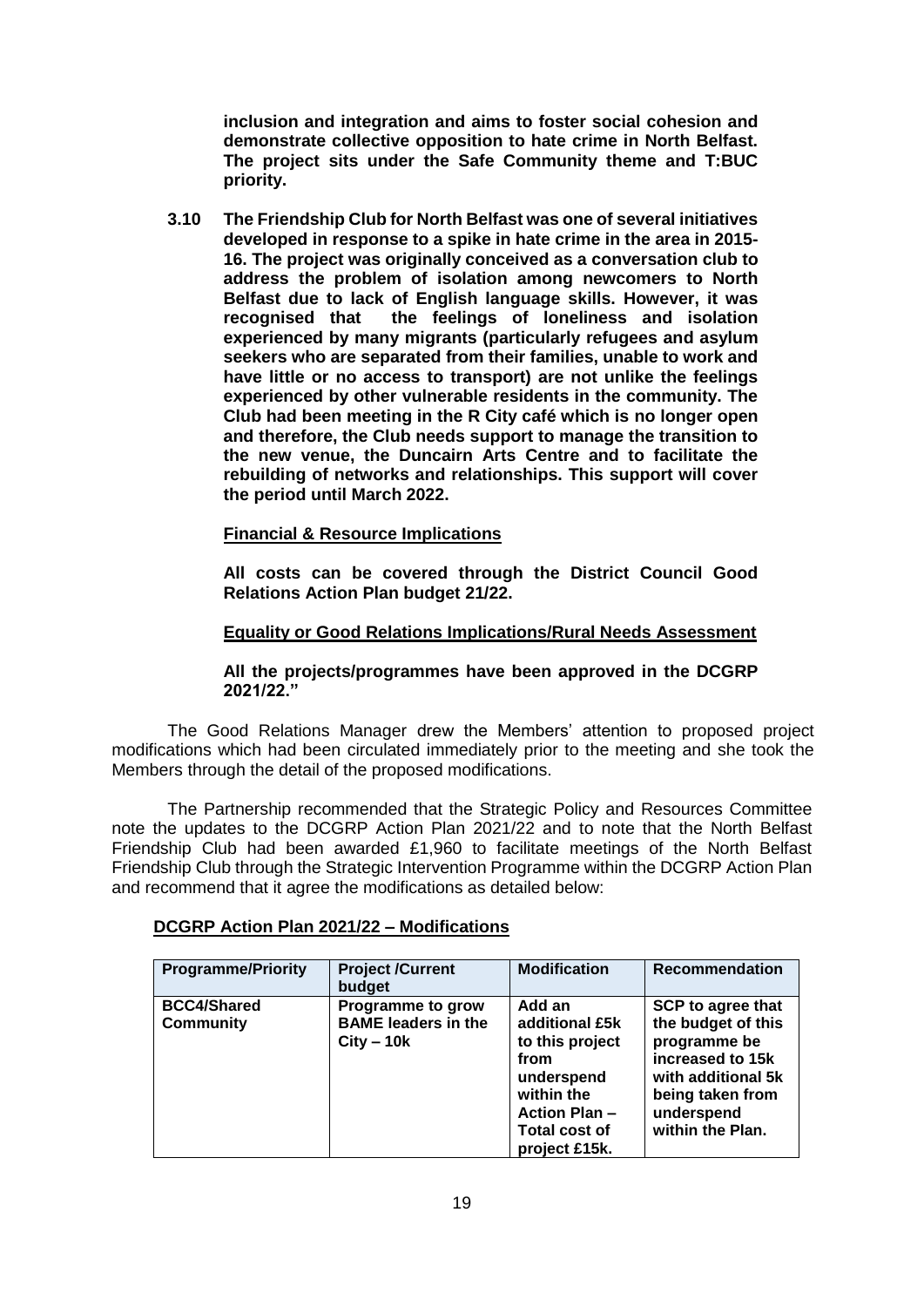| <b>BCC6/Shared</b> | <b>Completion and</b>                        | Add an                          | SCP agree that an               |
|--------------------|----------------------------------------------|---------------------------------|---------------------------------|
| <b>Community</b>   | launch of the new                            | additional 5k to                | additional 5k be                |
|                    | <b>Refugee Transition</b>                    | cover launch                    | allocated to the                |
|                    | Guide - 5k                                   | and training                    | Refugee                         |
|                    |                                              | sessions on the                 | <b>Transition Guide</b>         |
|                    |                                              | new guide for                   | to cover a launch               |
|                    |                                              | relevant                        | and training                    |
|                    |                                              | individuals and                 | sessions on the                 |
|                    |                                              | agencies. This                  | new guide.                      |
|                    |                                              | can be                          |                                 |
|                    |                                              | reprofiled from                 |                                 |
|                    |                                              | the Migrant                     |                                 |
|                    |                                              | Forum budget                    |                                 |
|                    |                                              | as the group                    |                                 |
|                    |                                              | are currently                   |                                 |
|                    |                                              | meeting online                  |                                 |
|                    |                                              | and from BCC7                   |                                 |
|                    |                                              | as training also                |                                 |
|                    |                                              | taking place                    |                                 |
|                    |                                              | online. Note                    |                                 |
|                    |                                              | that the last                   |                                 |
|                    |                                              | edition was                     |                                 |
|                    |                                              | quoted as an                    |                                 |
|                    |                                              | example of                      |                                 |
|                    |                                              | good practice                   |                                 |
|                    |                                              | by the                          |                                 |
|                    |                                              | Department of                   |                                 |
|                    |                                              | Work &                          |                                 |
|                    |                                              | <b>Pensions</b>                 |                                 |
| <b>BCC6/Shared</b> | <b>Inclusion of tailored</b>                 | Given that                      | <b>SCP to agree that</b>        |
| <b>Community</b>   | events/programmes                            | restrictions etc                | up to a maximum                 |
|                    | to build re -                                | have prevented                  | of 4k be allocated              |
|                    | engagement and                               | certain                         | to each of the 2                |
|                    | contact opportunities<br>between communities | activities taking               | shared housing                  |
|                    | - including                                  | place and that<br>we are coming | projects subject                |
|                    | neighbourhood                                | into                            | to a relevant good<br>relations |
|                    | celebrations,                                | autumn/winter                   | programme being                 |
|                    | intercultural                                | time - Officers                 | developed and                   |
|                    | encounters/events                            | have been                       | assurance that                  |
|                    | such as the shared                           | approached                      | this was not                    |
|                    | celebration of                               | about 2 shared                  | duplication of                  |
|                    | festivals, animation                         | housing spaces                  | funding.                        |
|                    | of parks, spaces and                         | and the need to                 | <b>Delegated</b>                |
|                    | neighbourhoods with                          | develop a good                  | authority to be                 |
|                    | a focus on soft good                         | relations                       | given to Director.              |
|                    | relations projects to                        | programme to                    |                                 |
|                    | promote physical                             | develop                         |                                 |
|                    | contact, engaging                            | relationships                   |                                 |
|                    | communities through                          | between                         |                                 |
|                    | sport, arts,                                 | neighbours and                  |                                 |
|                    | community gardens                            | develop the                     |                                 |
|                    | and cultural event -                         | necessary links                 |                                 |
|                    | 10k                                          | to support the                  |                                 |
|                    |                                              | intended ethos                  |                                 |
|                    |                                              | of shared                       |                                 |
|                    |                                              | housing.                        |                                 |
|                    |                                              | <b>Officers are</b>             |                                 |
|                    |                                              | currently                       |                                 |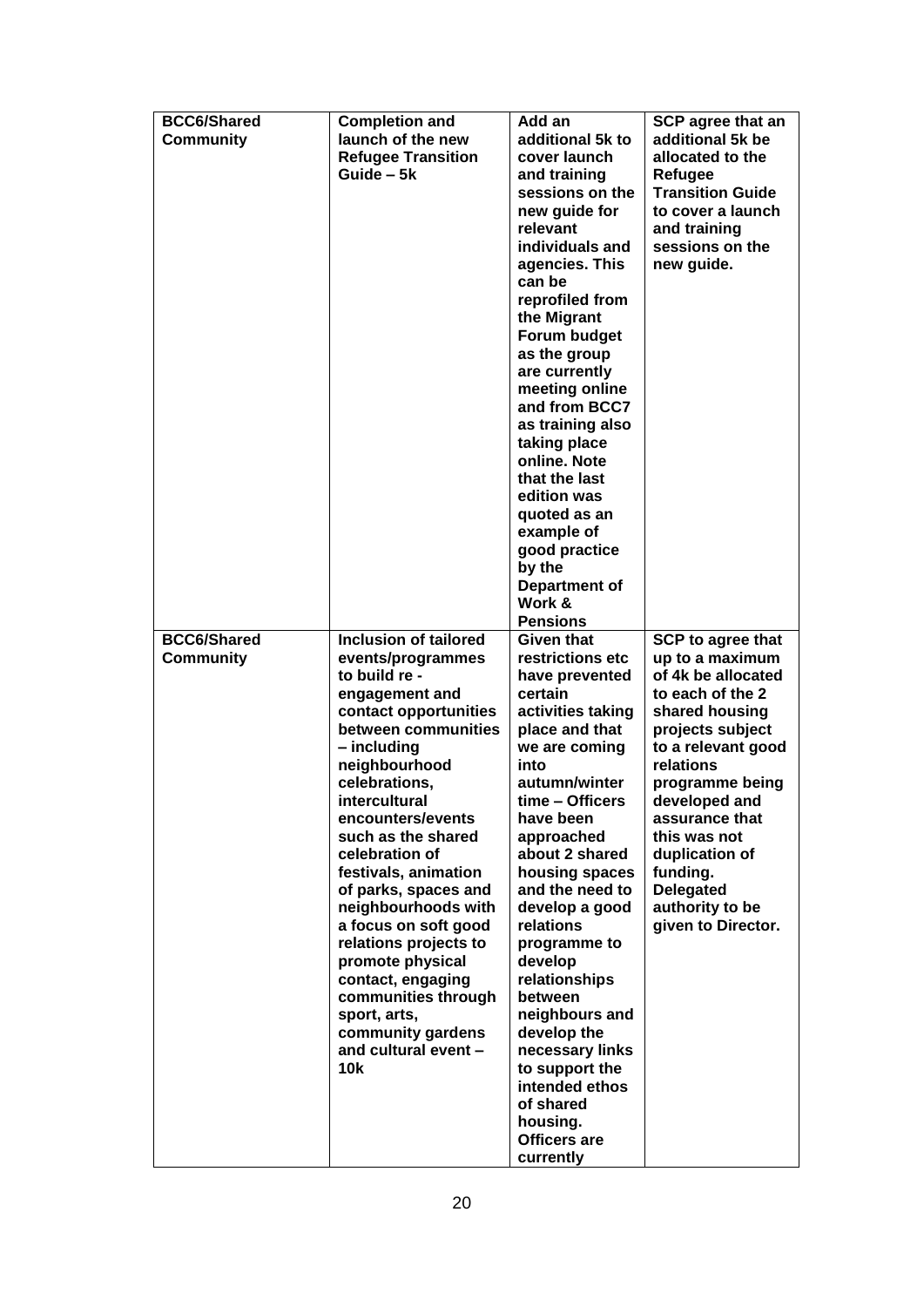|                    |                                                                                                                                                                                                                                                                        | exploring the<br>need but would<br>recommend<br>that an<br>allocation of up<br>to a maximum<br>4k be agree<br>with delegated<br>authority given<br>to the Director.                                                                                                            |                                                                                                                                                                                                                       |
|--------------------|------------------------------------------------------------------------------------------------------------------------------------------------------------------------------------------------------------------------------------------------------------------------|--------------------------------------------------------------------------------------------------------------------------------------------------------------------------------------------------------------------------------------------------------------------------------|-----------------------------------------------------------------------------------------------------------------------------------------------------------------------------------------------------------------------|
| <b>BCC7 Shared</b> | Support a pilot                                                                                                                                                                                                                                                        | Given the                                                                                                                                                                                                                                                                      | SCP to agree that                                                                                                                                                                                                     |
| <b>Community</b>   | intervention that can<br>prevent the<br>escalation of<br>tensions in<br>communities by<br>supporting the<br>orientation and<br>cultural competence<br>of new and host<br>communities building<br>on work with<br>agencies such as<br><b>NIACRO-20k</b>                 | current needs<br>being<br>presented and<br>increase in no<br>οf<br>refuge/asylum<br>seekers that<br>officers engage<br>with relevant<br>agencies to<br>allocate monies<br>to orientation<br>programme and<br>associated<br>support.                                            | monies be<br>allocated to<br>relevant<br>agency/agencies<br>to provide<br>orientation and<br>support to asylum<br>seekers                                                                                             |
| <b>BCC7 Shared</b> | This will include                                                                                                                                                                                                                                                      | In 20/21 SCP                                                                                                                                                                                                                                                                   | Given the time lag                                                                                                                                                                                                    |
| <b>Community</b>   | resourcing for issues<br>identified through<br>relevant groups<br>which focus on<br>vulnerable/interface<br>communities. This<br>can be funnelled<br>through Area<br><b>Managers, Good</b><br><b>Relations Officers</b><br>and Community<br><b>Safety Coordinators</b> | had agreed to<br>allocate £1k<br>towards a<br><b>Workshop for</b><br>re - energising<br>the East Belfast<br><b>Tension</b><br><b>Monitoring</b><br>Forum and<br>producing an<br><b>Action Plan.</b><br>This was not<br>able to take<br>place due to<br>health<br>restrictions. | and the need to<br>build on recent<br>events in East<br>Belfast, the group<br>would like to host<br>2 workshops -<br><b>SCP to agree that</b><br>the project be<br>allocated up to<br>£1500 from the<br>21/22 budget. |

### **Request from NI Refugee Resettlement Consortium**

The Partnership was advised that, since December 2015, nearly 2000 individuals had been resettled across Northern Ireland as part of the Vulnerable Person's relocations scheme, now known as the NI Refugee Resettlement Scheme. The scheme had been in operation in Northern Ireland from late 2015, with the arrival of the first Syrian refugees in December of that year. After a pause, due to the Covid-19 Pandemic, resettlement was due to restart in Northern Ireland later in the year.

The Members noted that the arrival of the Syrian refugees had generated a significant expression of goodwill from the NI public with many donations of food and essential household items having been received. The Good Relations Manager advised that, over the last five